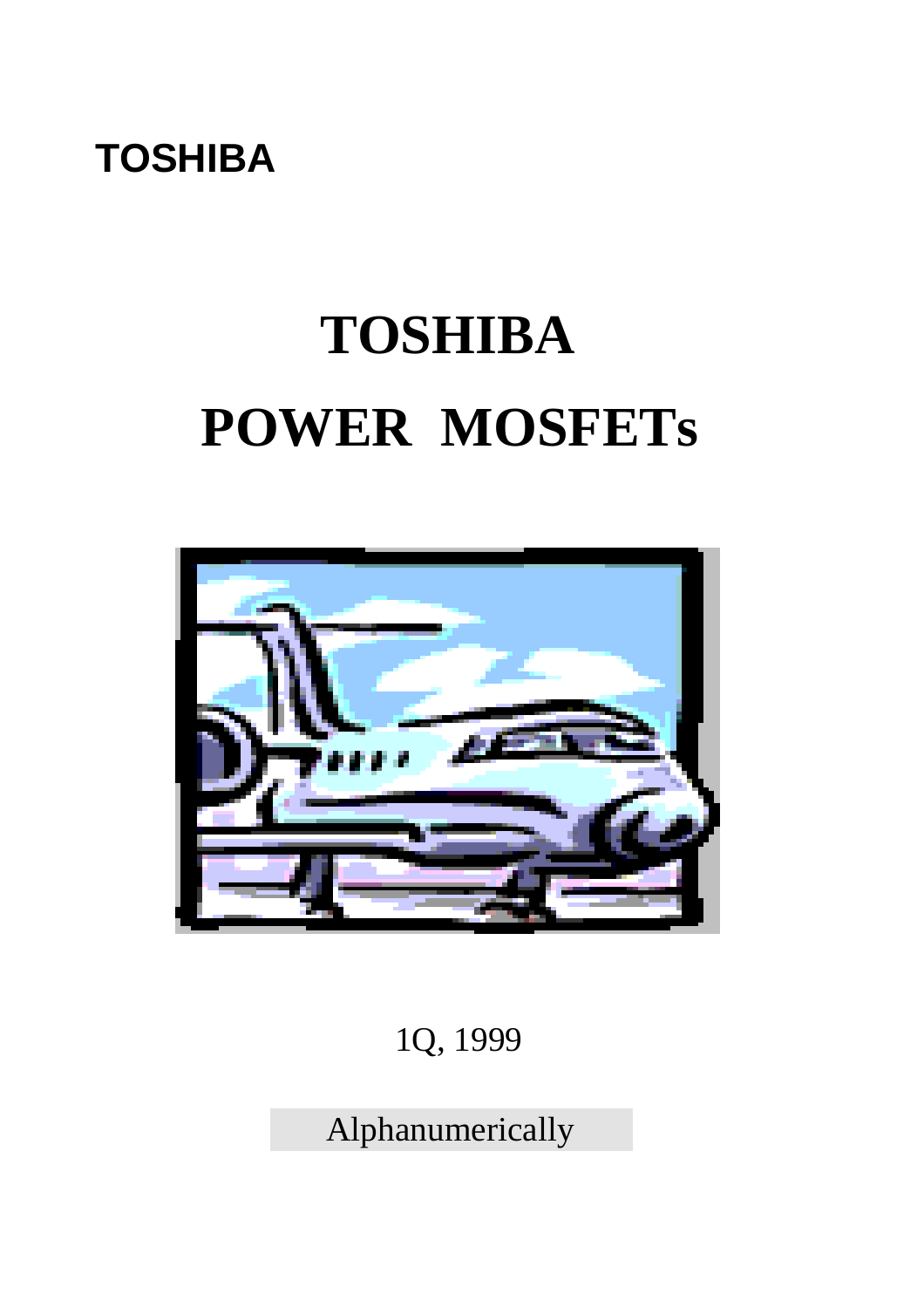| <b>Number</b><br>(V)<br>Replacement<br>$($ <sup><math>\mathbf{\mathsf{W}}</math></sup><br>(A)<br>0.2<br>2SJ304<br>$\boldsymbol{\mathsf{A}}$<br>2SJ147<br>TO-220IS<br>$-60$<br>$-12$<br>p-MOSII<br>Non-Promotion<br>Himeji<br>$L^2$ - p - <i>MOSIII</i><br>2SJ377<br>A<br>2SJ183<br>$-60$<br>0.35<br>$-5$<br>Non-Promotion<br>POWER MOLD<br>Himeji<br>$-10$<br>M/P<br>2SJ200<br>$-180$<br>0.83<br>$TO-3P(N)$<br>$\pi$ -MOSII<br>Himeji<br>$-12$<br>M/P<br>2SJ201<br>$-200$<br>0.63<br>$TO-3P(L)$<br>$\pi$ -MOSII<br>Himeji<br>2SJ312<br>2SJ224<br>0.2<br>Α<br>-60<br>$-12$<br>TO-220FL/SM<br>p-MOSII<br><b>Discontinue</b><br>Toscom<br>$L^2$ - p - <i>MOSIV</i><br>2SJ360<br>A<br>2SJ238<br>$-60$<br>0.85<br>$-1$<br>Non-Promotion<br>POWER-MINI<br>Kaga<br>$L^2$ - p - <i>MOSIV</i><br>2SJ377<br>A<br>2SJ239<br>0.25<br>$-60$<br>$-5$<br>POWER MOLD<br>Non-Promotion<br>Himeji<br>$L^2$ - p - <i>MOSIV</i><br>2SJ349<br>A<br>2SJ240<br>0.045<br>$-20$<br>TO-220IS<br>Non-Promotion<br>-60<br>Himeji<br>$L^2$ - p - <i>MOSIV</i><br>2SJ241<br>2SJ401<br>A<br>$-60$<br>0.045<br>$-20$<br>Non-Promotion<br>TO-220FL/SM<br>Toscom<br>$L^2$ - $\pi$ -MOSIV<br>$-14$<br>M/P<br>2SJ304<br>$-60$<br>0.12<br><b>TO-220IS</b><br>Himeji<br>$L^2\text{-}\pi\text{-MOSIV}$<br>$-60$<br>$-14$<br>M/P<br>2SJ312<br>0.12<br>TO-220FL/SM<br>Toscom<br>5<br>2SJ313<br>$-180$<br>M/P<br>$-1$<br><b>TO-220IS</b><br>Himeji<br>$\pi$ -MOSII<br>$L^2$ - p - <i>MOSIV</i><br>0.25<br>2SJ377<br>$\mathsf A$<br>2SJ315<br>$-5$<br>Non-Promotion<br>POWER MOLD<br>-60<br>Himeji<br>$L^2$ -p-MOSV<br>2SJ334<br>$-30$<br>OK<br>$-60$<br>0.038<br><b>TO-220IS</b><br>Himeji<br>5<br>$-1$<br>M/P<br>2SJ338<br>$-180$<br>POWER MOLD<br>$\pi$ -MOSII<br>Himeji<br>$L^2$ -p-MOSV<br>0.045<br>OK<br>2SJ349<br>$-60$<br>$-20$<br><b>TO-220IS</b><br>Himeji<br>$L^2$ - p - <i>MOSIV</i><br>2SJ378<br>2SJ359<br>0.25<br>$T\!P\!S$<br>Non-Promotion<br>$-60$<br>$-5$<br>Α<br>Himeji<br>$L^2$ -p-MOSV<br>OK<br><b>2SJ360</b><br>$-1$<br>POWER-MINI<br>$-60$<br>0.73<br>Kaga<br>$L^2$ -p-MOSV<br>OK<br>0.19<br>$-5$<br>2SJ377<br>-60<br><b>POWER MOLD</b><br>Himeji<br>$L^2$ -p-MOSV<br>$-5$<br>OK<br>2SJ378<br>$-60$<br>0.19<br><b>TPS</b><br>Himeji<br>$L^2$ -p-MOSV<br>OK<br>2SJ380<br>0.21<br>$-12$<br><b>TO-220IS</b><br>$-100$<br>Himeji<br>$L^2$ -p-MOSV<br>OK<br>2SJ401<br>$-60$<br>0.045<br>$-20$<br>TO-220FL/SM<br><b>Toscom</b><br>$L^2$ -p-MOSV<br>2SJ402<br>0.038<br>OK<br>$-60$<br>$-30$<br>TO-220FL/SM<br><b>Toscom</b><br>1<br>OK<br>-6<br>2SJ407<br>$-200$<br><b>TO-220IS</b><br>p-MOSV<br>Himeji<br>$L^2$ -p-MOSV<br>OK<br>0.21<br>2SJ412<br>$-100$<br>$-16$<br>TO-220FL/SM<br><b>Toscom</b><br>$L^2$ -p-MOSV<br>OK<br>2SJ438<br>$-60$<br>0.19<br>$-5$<br><b>TO-220IS</b><br>Himeji<br>$\mathbf{L}^2$ -p-MOSV<br>OK<br>2SJ439<br>$-16$<br>0.2<br>$-5$<br><b>POWER MOLD</b><br>Himeji<br>2SJ440<br>0.83<br>$-10$<br>M/P<br>$-180$<br>TO-3P(N)IS<br>Himeji<br>$\pi$ -MOSII<br>$L^2$ -p-MOSV<br>2SJ464<br>$-18$<br><b>TO-220IS</b><br>OK<br>$-100$<br>0.09<br>Himeji<br>$L^2$ -p-MOSV<br>OK<br>2SJ465<br>$-16$<br>0.71<br>$-2$<br><b>POWER-MINI</b><br>Kaga<br>$L^2$ -p-MOSV<br>2SJ482<br>0.19<br>$-5$<br>SP<br>2Q/99<br>$-60$<br>Himeji<br>$L^2$ -p-MOSV<br>$-1$<br>OK<br>2SJ507<br>-60<br>0.7<br>TO-92MOD<br>Kaga<br>$L^2$ -p-MOSV<br><b>2SJ508</b><br><b>POWER-MINI</b><br>OK<br>$-100$<br>1.9<br>-1<br>Kaga<br>$L^2$ -p-MOSV<br>OK<br>2SJ509<br>$-100$<br>1.9<br>$-1$<br>TO-92MOD<br>Kaga<br>$L^2$ -p-MOSV<br>OK<br>2SJ511<br>0.45<br>$-2$<br>$-30$<br><b>POWER-MINI</b><br>Kaga<br>$-5$<br>2SJ512<br>1.25<br>$-250$<br><b>TO-220IS</b><br>OK<br>Himeji<br>p-MOSV<br>2SJ513<br>$-9.5$<br>$-200$<br>0.5<br><b>TO-220IS</b><br>p-MOSV<br>2Q/99<br>Himeji<br>2SJ514<br>$-250$<br>0.625<br>$-7.5$<br>2Q/99<br><b>Himeji</b><br><b>TO-220IS</b><br>p-MOSV<br>2SJ515<br>$-200$<br>0.64<br>2Q/99<br>Himeji<br>$-7$<br><b>TO-220IS</b><br>p-MOSV<br>2SJ516<br>$-250$<br>0.8<br>$-6.5$<br><b>TO-220IS</b><br>1Q/99<br>Himeji<br>p-MOSV<br>$L^2$ -p-MOSV<br>2SJ525<br>0.12<br>$-5$<br>OK<br><b>TPS</b><br>Himeji<br>-30<br>$L^2$ -p-MOSV<br>2SJ537<br>$-50$<br>0.19<br>$-5$<br><b>LSTM</b><br>1Q/99<br>Kaga<br><b>2SJ567</b><br>$-200$<br><b>POWER MOLD</b><br>1Q/99<br>Himeji<br>0.8<br>$-5$<br>p-MOSV<br><b>2SJ568</b><br>$-5$<br>2Q/99<br>$-200$<br>0.8<br>TO-220FL/SM<br>p-MOSV<br><b>Toscom</b><br>2SK357<br>2SK2381<br>В<br>150<br>0.9<br>5<br>TO-220AB<br>Non-Promotion<br>Toscom<br>$p$ - <i>MOS</i><br>2SK2417<br>B<br>2SK358<br>$\mathbf{1}$<br>5<br>Non-Promotion<br>Toscom<br>250<br>TO-220AB<br>$p$ - $MOS$<br>2SK2698<br>B<br>2SK385<br>400<br>0.6<br>10<br>Non-Promotion<br>Himeji<br>$TO-3P(L)$<br>$p$ - $MOS$<br>2SK2698<br>B<br>2SK386<br>0.7<br>10<br>450<br>$TO-3P(L)$<br>$p$ - $MOS$<br>Non-Promotion<br>Himeji | Part   | <b>V<sub>DSS</sub></b> | $R_{DS(ON)}$ | $I_{\mathsf{D}}$ | Package    | Generation  | <b>Status</b> | <b>Toshiba</b> | <b>Note</b> | <b>Factory</b> |
|---------------------------------------------------------------------------------------------------------------------------------------------------------------------------------------------------------------------------------------------------------------------------------------------------------------------------------------------------------------------------------------------------------------------------------------------------------------------------------------------------------------------------------------------------------------------------------------------------------------------------------------------------------------------------------------------------------------------------------------------------------------------------------------------------------------------------------------------------------------------------------------------------------------------------------------------------------------------------------------------------------------------------------------------------------------------------------------------------------------------------------------------------------------------------------------------------------------------------------------------------------------------------------------------------------------------------------------------------------------------------------------------------------------------------------------------------------------------------------------------------------------------------------------------------------------------------------------------------------------------------------------------------------------------------------------------------------------------------------------------------------------------------------------------------------------------------------------------------------------------------------------------------------------------------------------------------------------------------------------------------------------------------------------------------------------------------------------------------------------------------------------------------------------------------------------------------------------------------------------------------------------------------------------------------------------------------------------------------------------------------------------------------------------------------------------------------------------------------------------------------------------------------------------------------------------------------------------------------------------------------------------------------------------------------------------------------------------------------------------------------------------------------------------------------------------------------------------------------------------------------------------------------------------------------------------------------------------------------------------------------------------------------------------------------------------------------------------------------------------------------------------------------------------------------------------------------------------------------------------------------------------------------------------------------------------------------------------------------------------------------------------------------------------------------------------------------------------------------------------------------------------------------------------------------------------------------------------------------------------------------------------------------------------------------------------------------------------------------------------------------------------------------------------------------------------------------------------------------------------------------------------------------------------------------------------------------------------------------------------------------------------------------------------------------------------------------------------------------------------------------------------------------------------------------------------------------------------------------------------------------------------------------------------------------------------------------------------------------------------------------------------------------------------------------------------------------------------------------------------------------------------------------------------------------------------------------------------------------------------------------------------------------------------------------------------------------------------------------------------------------------------------------------------------------------|--------|------------------------|--------------|------------------|------------|-------------|---------------|----------------|-------------|----------------|
|                                                                                                                                                                                                                                                                                                                                                                                                                                                                                                                                                                                                                                                                                                                                                                                                                                                                                                                                                                                                                                                                                                                                                                                                                                                                                                                                                                                                                                                                                                                                                                                                                                                                                                                                                                                                                                                                                                                                                                                                                                                                                                                                                                                                                                                                                                                                                                                                                                                                                                                                                                                                                                                                                                                                                                                                                                                                                                                                                                                                                                                                                                                                                                                                                                                                                                                                                                                                                                                                                                                                                                                                                                                                                                                                                                                                                                                                                                                                                                                                                                                                                                                                                                                                                                                                                                                                                                                                                                                                                                                                                                                                                                                                                                                                                                                                         |        |                        |              |                  |            |             |               |                |             |                |
|                                                                                                                                                                                                                                                                                                                                                                                                                                                                                                                                                                                                                                                                                                                                                                                                                                                                                                                                                                                                                                                                                                                                                                                                                                                                                                                                                                                                                                                                                                                                                                                                                                                                                                                                                                                                                                                                                                                                                                                                                                                                                                                                                                                                                                                                                                                                                                                                                                                                                                                                                                                                                                                                                                                                                                                                                                                                                                                                                                                                                                                                                                                                                                                                                                                                                                                                                                                                                                                                                                                                                                                                                                                                                                                                                                                                                                                                                                                                                                                                                                                                                                                                                                                                                                                                                                                                                                                                                                                                                                                                                                                                                                                                                                                                                                                                         |        |                        |              |                  |            |             |               |                |             |                |
|                                                                                                                                                                                                                                                                                                                                                                                                                                                                                                                                                                                                                                                                                                                                                                                                                                                                                                                                                                                                                                                                                                                                                                                                                                                                                                                                                                                                                                                                                                                                                                                                                                                                                                                                                                                                                                                                                                                                                                                                                                                                                                                                                                                                                                                                                                                                                                                                                                                                                                                                                                                                                                                                                                                                                                                                                                                                                                                                                                                                                                                                                                                                                                                                                                                                                                                                                                                                                                                                                                                                                                                                                                                                                                                                                                                                                                                                                                                                                                                                                                                                                                                                                                                                                                                                                                                                                                                                                                                                                                                                                                                                                                                                                                                                                                                                         |        |                        |              |                  |            |             |               |                |             |                |
|                                                                                                                                                                                                                                                                                                                                                                                                                                                                                                                                                                                                                                                                                                                                                                                                                                                                                                                                                                                                                                                                                                                                                                                                                                                                                                                                                                                                                                                                                                                                                                                                                                                                                                                                                                                                                                                                                                                                                                                                                                                                                                                                                                                                                                                                                                                                                                                                                                                                                                                                                                                                                                                                                                                                                                                                                                                                                                                                                                                                                                                                                                                                                                                                                                                                                                                                                                                                                                                                                                                                                                                                                                                                                                                                                                                                                                                                                                                                                                                                                                                                                                                                                                                                                                                                                                                                                                                                                                                                                                                                                                                                                                                                                                                                                                                                         |        |                        |              |                  |            |             |               |                |             |                |
|                                                                                                                                                                                                                                                                                                                                                                                                                                                                                                                                                                                                                                                                                                                                                                                                                                                                                                                                                                                                                                                                                                                                                                                                                                                                                                                                                                                                                                                                                                                                                                                                                                                                                                                                                                                                                                                                                                                                                                                                                                                                                                                                                                                                                                                                                                                                                                                                                                                                                                                                                                                                                                                                                                                                                                                                                                                                                                                                                                                                                                                                                                                                                                                                                                                                                                                                                                                                                                                                                                                                                                                                                                                                                                                                                                                                                                                                                                                                                                                                                                                                                                                                                                                                                                                                                                                                                                                                                                                                                                                                                                                                                                                                                                                                                                                                         |        |                        |              |                  |            |             |               |                |             |                |
|                                                                                                                                                                                                                                                                                                                                                                                                                                                                                                                                                                                                                                                                                                                                                                                                                                                                                                                                                                                                                                                                                                                                                                                                                                                                                                                                                                                                                                                                                                                                                                                                                                                                                                                                                                                                                                                                                                                                                                                                                                                                                                                                                                                                                                                                                                                                                                                                                                                                                                                                                                                                                                                                                                                                                                                                                                                                                                                                                                                                                                                                                                                                                                                                                                                                                                                                                                                                                                                                                                                                                                                                                                                                                                                                                                                                                                                                                                                                                                                                                                                                                                                                                                                                                                                                                                                                                                                                                                                                                                                                                                                                                                                                                                                                                                                                         |        |                        |              |                  |            |             |               |                |             |                |
|                                                                                                                                                                                                                                                                                                                                                                                                                                                                                                                                                                                                                                                                                                                                                                                                                                                                                                                                                                                                                                                                                                                                                                                                                                                                                                                                                                                                                                                                                                                                                                                                                                                                                                                                                                                                                                                                                                                                                                                                                                                                                                                                                                                                                                                                                                                                                                                                                                                                                                                                                                                                                                                                                                                                                                                                                                                                                                                                                                                                                                                                                                                                                                                                                                                                                                                                                                                                                                                                                                                                                                                                                                                                                                                                                                                                                                                                                                                                                                                                                                                                                                                                                                                                                                                                                                                                                                                                                                                                                                                                                                                                                                                                                                                                                                                                         |        |                        |              |                  |            |             |               |                |             |                |
|                                                                                                                                                                                                                                                                                                                                                                                                                                                                                                                                                                                                                                                                                                                                                                                                                                                                                                                                                                                                                                                                                                                                                                                                                                                                                                                                                                                                                                                                                                                                                                                                                                                                                                                                                                                                                                                                                                                                                                                                                                                                                                                                                                                                                                                                                                                                                                                                                                                                                                                                                                                                                                                                                                                                                                                                                                                                                                                                                                                                                                                                                                                                                                                                                                                                                                                                                                                                                                                                                                                                                                                                                                                                                                                                                                                                                                                                                                                                                                                                                                                                                                                                                                                                                                                                                                                                                                                                                                                                                                                                                                                                                                                                                                                                                                                                         |        |                        |              |                  |            |             |               |                |             |                |
|                                                                                                                                                                                                                                                                                                                                                                                                                                                                                                                                                                                                                                                                                                                                                                                                                                                                                                                                                                                                                                                                                                                                                                                                                                                                                                                                                                                                                                                                                                                                                                                                                                                                                                                                                                                                                                                                                                                                                                                                                                                                                                                                                                                                                                                                                                                                                                                                                                                                                                                                                                                                                                                                                                                                                                                                                                                                                                                                                                                                                                                                                                                                                                                                                                                                                                                                                                                                                                                                                                                                                                                                                                                                                                                                                                                                                                                                                                                                                                                                                                                                                                                                                                                                                                                                                                                                                                                                                                                                                                                                                                                                                                                                                                                                                                                                         |        |                        |              |                  |            |             |               |                |             |                |
|                                                                                                                                                                                                                                                                                                                                                                                                                                                                                                                                                                                                                                                                                                                                                                                                                                                                                                                                                                                                                                                                                                                                                                                                                                                                                                                                                                                                                                                                                                                                                                                                                                                                                                                                                                                                                                                                                                                                                                                                                                                                                                                                                                                                                                                                                                                                                                                                                                                                                                                                                                                                                                                                                                                                                                                                                                                                                                                                                                                                                                                                                                                                                                                                                                                                                                                                                                                                                                                                                                                                                                                                                                                                                                                                                                                                                                                                                                                                                                                                                                                                                                                                                                                                                                                                                                                                                                                                                                                                                                                                                                                                                                                                                                                                                                                                         |        |                        |              |                  |            |             |               |                |             |                |
|                                                                                                                                                                                                                                                                                                                                                                                                                                                                                                                                                                                                                                                                                                                                                                                                                                                                                                                                                                                                                                                                                                                                                                                                                                                                                                                                                                                                                                                                                                                                                                                                                                                                                                                                                                                                                                                                                                                                                                                                                                                                                                                                                                                                                                                                                                                                                                                                                                                                                                                                                                                                                                                                                                                                                                                                                                                                                                                                                                                                                                                                                                                                                                                                                                                                                                                                                                                                                                                                                                                                                                                                                                                                                                                                                                                                                                                                                                                                                                                                                                                                                                                                                                                                                                                                                                                                                                                                                                                                                                                                                                                                                                                                                                                                                                                                         |        |                        |              |                  |            |             |               |                |             |                |
|                                                                                                                                                                                                                                                                                                                                                                                                                                                                                                                                                                                                                                                                                                                                                                                                                                                                                                                                                                                                                                                                                                                                                                                                                                                                                                                                                                                                                                                                                                                                                                                                                                                                                                                                                                                                                                                                                                                                                                                                                                                                                                                                                                                                                                                                                                                                                                                                                                                                                                                                                                                                                                                                                                                                                                                                                                                                                                                                                                                                                                                                                                                                                                                                                                                                                                                                                                                                                                                                                                                                                                                                                                                                                                                                                                                                                                                                                                                                                                                                                                                                                                                                                                                                                                                                                                                                                                                                                                                                                                                                                                                                                                                                                                                                                                                                         |        |                        |              |                  |            |             |               |                |             |                |
|                                                                                                                                                                                                                                                                                                                                                                                                                                                                                                                                                                                                                                                                                                                                                                                                                                                                                                                                                                                                                                                                                                                                                                                                                                                                                                                                                                                                                                                                                                                                                                                                                                                                                                                                                                                                                                                                                                                                                                                                                                                                                                                                                                                                                                                                                                                                                                                                                                                                                                                                                                                                                                                                                                                                                                                                                                                                                                                                                                                                                                                                                                                                                                                                                                                                                                                                                                                                                                                                                                                                                                                                                                                                                                                                                                                                                                                                                                                                                                                                                                                                                                                                                                                                                                                                                                                                                                                                                                                                                                                                                                                                                                                                                                                                                                                                         |        |                        |              |                  |            |             |               |                |             |                |
|                                                                                                                                                                                                                                                                                                                                                                                                                                                                                                                                                                                                                                                                                                                                                                                                                                                                                                                                                                                                                                                                                                                                                                                                                                                                                                                                                                                                                                                                                                                                                                                                                                                                                                                                                                                                                                                                                                                                                                                                                                                                                                                                                                                                                                                                                                                                                                                                                                                                                                                                                                                                                                                                                                                                                                                                                                                                                                                                                                                                                                                                                                                                                                                                                                                                                                                                                                                                                                                                                                                                                                                                                                                                                                                                                                                                                                                                                                                                                                                                                                                                                                                                                                                                                                                                                                                                                                                                                                                                                                                                                                                                                                                                                                                                                                                                         |        |                        |              |                  |            |             |               |                |             |                |
|                                                                                                                                                                                                                                                                                                                                                                                                                                                                                                                                                                                                                                                                                                                                                                                                                                                                                                                                                                                                                                                                                                                                                                                                                                                                                                                                                                                                                                                                                                                                                                                                                                                                                                                                                                                                                                                                                                                                                                                                                                                                                                                                                                                                                                                                                                                                                                                                                                                                                                                                                                                                                                                                                                                                                                                                                                                                                                                                                                                                                                                                                                                                                                                                                                                                                                                                                                                                                                                                                                                                                                                                                                                                                                                                                                                                                                                                                                                                                                                                                                                                                                                                                                                                                                                                                                                                                                                                                                                                                                                                                                                                                                                                                                                                                                                                         |        |                        |              |                  |            |             |               |                |             |                |
|                                                                                                                                                                                                                                                                                                                                                                                                                                                                                                                                                                                                                                                                                                                                                                                                                                                                                                                                                                                                                                                                                                                                                                                                                                                                                                                                                                                                                                                                                                                                                                                                                                                                                                                                                                                                                                                                                                                                                                                                                                                                                                                                                                                                                                                                                                                                                                                                                                                                                                                                                                                                                                                                                                                                                                                                                                                                                                                                                                                                                                                                                                                                                                                                                                                                                                                                                                                                                                                                                                                                                                                                                                                                                                                                                                                                                                                                                                                                                                                                                                                                                                                                                                                                                                                                                                                                                                                                                                                                                                                                                                                                                                                                                                                                                                                                         |        |                        |              |                  |            |             |               |                |             |                |
|                                                                                                                                                                                                                                                                                                                                                                                                                                                                                                                                                                                                                                                                                                                                                                                                                                                                                                                                                                                                                                                                                                                                                                                                                                                                                                                                                                                                                                                                                                                                                                                                                                                                                                                                                                                                                                                                                                                                                                                                                                                                                                                                                                                                                                                                                                                                                                                                                                                                                                                                                                                                                                                                                                                                                                                                                                                                                                                                                                                                                                                                                                                                                                                                                                                                                                                                                                                                                                                                                                                                                                                                                                                                                                                                                                                                                                                                                                                                                                                                                                                                                                                                                                                                                                                                                                                                                                                                                                                                                                                                                                                                                                                                                                                                                                                                         |        |                        |              |                  |            |             |               |                |             |                |
|                                                                                                                                                                                                                                                                                                                                                                                                                                                                                                                                                                                                                                                                                                                                                                                                                                                                                                                                                                                                                                                                                                                                                                                                                                                                                                                                                                                                                                                                                                                                                                                                                                                                                                                                                                                                                                                                                                                                                                                                                                                                                                                                                                                                                                                                                                                                                                                                                                                                                                                                                                                                                                                                                                                                                                                                                                                                                                                                                                                                                                                                                                                                                                                                                                                                                                                                                                                                                                                                                                                                                                                                                                                                                                                                                                                                                                                                                                                                                                                                                                                                                                                                                                                                                                                                                                                                                                                                                                                                                                                                                                                                                                                                                                                                                                                                         |        |                        |              |                  |            |             |               |                |             |                |
|                                                                                                                                                                                                                                                                                                                                                                                                                                                                                                                                                                                                                                                                                                                                                                                                                                                                                                                                                                                                                                                                                                                                                                                                                                                                                                                                                                                                                                                                                                                                                                                                                                                                                                                                                                                                                                                                                                                                                                                                                                                                                                                                                                                                                                                                                                                                                                                                                                                                                                                                                                                                                                                                                                                                                                                                                                                                                                                                                                                                                                                                                                                                                                                                                                                                                                                                                                                                                                                                                                                                                                                                                                                                                                                                                                                                                                                                                                                                                                                                                                                                                                                                                                                                                                                                                                                                                                                                                                                                                                                                                                                                                                                                                                                                                                                                         |        |                        |              |                  |            |             |               |                |             |                |
|                                                                                                                                                                                                                                                                                                                                                                                                                                                                                                                                                                                                                                                                                                                                                                                                                                                                                                                                                                                                                                                                                                                                                                                                                                                                                                                                                                                                                                                                                                                                                                                                                                                                                                                                                                                                                                                                                                                                                                                                                                                                                                                                                                                                                                                                                                                                                                                                                                                                                                                                                                                                                                                                                                                                                                                                                                                                                                                                                                                                                                                                                                                                                                                                                                                                                                                                                                                                                                                                                                                                                                                                                                                                                                                                                                                                                                                                                                                                                                                                                                                                                                                                                                                                                                                                                                                                                                                                                                                                                                                                                                                                                                                                                                                                                                                                         |        |                        |              |                  |            |             |               |                |             |                |
|                                                                                                                                                                                                                                                                                                                                                                                                                                                                                                                                                                                                                                                                                                                                                                                                                                                                                                                                                                                                                                                                                                                                                                                                                                                                                                                                                                                                                                                                                                                                                                                                                                                                                                                                                                                                                                                                                                                                                                                                                                                                                                                                                                                                                                                                                                                                                                                                                                                                                                                                                                                                                                                                                                                                                                                                                                                                                                                                                                                                                                                                                                                                                                                                                                                                                                                                                                                                                                                                                                                                                                                                                                                                                                                                                                                                                                                                                                                                                                                                                                                                                                                                                                                                                                                                                                                                                                                                                                                                                                                                                                                                                                                                                                                                                                                                         |        |                        |              |                  |            |             |               |                |             |                |
|                                                                                                                                                                                                                                                                                                                                                                                                                                                                                                                                                                                                                                                                                                                                                                                                                                                                                                                                                                                                                                                                                                                                                                                                                                                                                                                                                                                                                                                                                                                                                                                                                                                                                                                                                                                                                                                                                                                                                                                                                                                                                                                                                                                                                                                                                                                                                                                                                                                                                                                                                                                                                                                                                                                                                                                                                                                                                                                                                                                                                                                                                                                                                                                                                                                                                                                                                                                                                                                                                                                                                                                                                                                                                                                                                                                                                                                                                                                                                                                                                                                                                                                                                                                                                                                                                                                                                                                                                                                                                                                                                                                                                                                                                                                                                                                                         |        |                        |              |                  |            |             |               |                |             |                |
|                                                                                                                                                                                                                                                                                                                                                                                                                                                                                                                                                                                                                                                                                                                                                                                                                                                                                                                                                                                                                                                                                                                                                                                                                                                                                                                                                                                                                                                                                                                                                                                                                                                                                                                                                                                                                                                                                                                                                                                                                                                                                                                                                                                                                                                                                                                                                                                                                                                                                                                                                                                                                                                                                                                                                                                                                                                                                                                                                                                                                                                                                                                                                                                                                                                                                                                                                                                                                                                                                                                                                                                                                                                                                                                                                                                                                                                                                                                                                                                                                                                                                                                                                                                                                                                                                                                                                                                                                                                                                                                                                                                                                                                                                                                                                                                                         |        |                        |              |                  |            |             |               |                |             |                |
|                                                                                                                                                                                                                                                                                                                                                                                                                                                                                                                                                                                                                                                                                                                                                                                                                                                                                                                                                                                                                                                                                                                                                                                                                                                                                                                                                                                                                                                                                                                                                                                                                                                                                                                                                                                                                                                                                                                                                                                                                                                                                                                                                                                                                                                                                                                                                                                                                                                                                                                                                                                                                                                                                                                                                                                                                                                                                                                                                                                                                                                                                                                                                                                                                                                                                                                                                                                                                                                                                                                                                                                                                                                                                                                                                                                                                                                                                                                                                                                                                                                                                                                                                                                                                                                                                                                                                                                                                                                                                                                                                                                                                                                                                                                                                                                                         |        |                        |              |                  |            |             |               |                |             |                |
|                                                                                                                                                                                                                                                                                                                                                                                                                                                                                                                                                                                                                                                                                                                                                                                                                                                                                                                                                                                                                                                                                                                                                                                                                                                                                                                                                                                                                                                                                                                                                                                                                                                                                                                                                                                                                                                                                                                                                                                                                                                                                                                                                                                                                                                                                                                                                                                                                                                                                                                                                                                                                                                                                                                                                                                                                                                                                                                                                                                                                                                                                                                                                                                                                                                                                                                                                                                                                                                                                                                                                                                                                                                                                                                                                                                                                                                                                                                                                                                                                                                                                                                                                                                                                                                                                                                                                                                                                                                                                                                                                                                                                                                                                                                                                                                                         |        |                        |              |                  |            |             |               |                |             |                |
|                                                                                                                                                                                                                                                                                                                                                                                                                                                                                                                                                                                                                                                                                                                                                                                                                                                                                                                                                                                                                                                                                                                                                                                                                                                                                                                                                                                                                                                                                                                                                                                                                                                                                                                                                                                                                                                                                                                                                                                                                                                                                                                                                                                                                                                                                                                                                                                                                                                                                                                                                                                                                                                                                                                                                                                                                                                                                                                                                                                                                                                                                                                                                                                                                                                                                                                                                                                                                                                                                                                                                                                                                                                                                                                                                                                                                                                                                                                                                                                                                                                                                                                                                                                                                                                                                                                                                                                                                                                                                                                                                                                                                                                                                                                                                                                                         |        |                        |              |                  |            |             |               |                |             |                |
|                                                                                                                                                                                                                                                                                                                                                                                                                                                                                                                                                                                                                                                                                                                                                                                                                                                                                                                                                                                                                                                                                                                                                                                                                                                                                                                                                                                                                                                                                                                                                                                                                                                                                                                                                                                                                                                                                                                                                                                                                                                                                                                                                                                                                                                                                                                                                                                                                                                                                                                                                                                                                                                                                                                                                                                                                                                                                                                                                                                                                                                                                                                                                                                                                                                                                                                                                                                                                                                                                                                                                                                                                                                                                                                                                                                                                                                                                                                                                                                                                                                                                                                                                                                                                                                                                                                                                                                                                                                                                                                                                                                                                                                                                                                                                                                                         |        |                        |              |                  |            |             |               |                |             |                |
|                                                                                                                                                                                                                                                                                                                                                                                                                                                                                                                                                                                                                                                                                                                                                                                                                                                                                                                                                                                                                                                                                                                                                                                                                                                                                                                                                                                                                                                                                                                                                                                                                                                                                                                                                                                                                                                                                                                                                                                                                                                                                                                                                                                                                                                                                                                                                                                                                                                                                                                                                                                                                                                                                                                                                                                                                                                                                                                                                                                                                                                                                                                                                                                                                                                                                                                                                                                                                                                                                                                                                                                                                                                                                                                                                                                                                                                                                                                                                                                                                                                                                                                                                                                                                                                                                                                                                                                                                                                                                                                                                                                                                                                                                                                                                                                                         |        |                        |              |                  |            |             |               |                |             |                |
|                                                                                                                                                                                                                                                                                                                                                                                                                                                                                                                                                                                                                                                                                                                                                                                                                                                                                                                                                                                                                                                                                                                                                                                                                                                                                                                                                                                                                                                                                                                                                                                                                                                                                                                                                                                                                                                                                                                                                                                                                                                                                                                                                                                                                                                                                                                                                                                                                                                                                                                                                                                                                                                                                                                                                                                                                                                                                                                                                                                                                                                                                                                                                                                                                                                                                                                                                                                                                                                                                                                                                                                                                                                                                                                                                                                                                                                                                                                                                                                                                                                                                                                                                                                                                                                                                                                                                                                                                                                                                                                                                                                                                                                                                                                                                                                                         |        |                        |              |                  |            |             |               |                |             |                |
|                                                                                                                                                                                                                                                                                                                                                                                                                                                                                                                                                                                                                                                                                                                                                                                                                                                                                                                                                                                                                                                                                                                                                                                                                                                                                                                                                                                                                                                                                                                                                                                                                                                                                                                                                                                                                                                                                                                                                                                                                                                                                                                                                                                                                                                                                                                                                                                                                                                                                                                                                                                                                                                                                                                                                                                                                                                                                                                                                                                                                                                                                                                                                                                                                                                                                                                                                                                                                                                                                                                                                                                                                                                                                                                                                                                                                                                                                                                                                                                                                                                                                                                                                                                                                                                                                                                                                                                                                                                                                                                                                                                                                                                                                                                                                                                                         |        |                        |              |                  |            |             |               |                |             |                |
|                                                                                                                                                                                                                                                                                                                                                                                                                                                                                                                                                                                                                                                                                                                                                                                                                                                                                                                                                                                                                                                                                                                                                                                                                                                                                                                                                                                                                                                                                                                                                                                                                                                                                                                                                                                                                                                                                                                                                                                                                                                                                                                                                                                                                                                                                                                                                                                                                                                                                                                                                                                                                                                                                                                                                                                                                                                                                                                                                                                                                                                                                                                                                                                                                                                                                                                                                                                                                                                                                                                                                                                                                                                                                                                                                                                                                                                                                                                                                                                                                                                                                                                                                                                                                                                                                                                                                                                                                                                                                                                                                                                                                                                                                                                                                                                                         |        |                        |              |                  |            |             |               |                |             |                |
|                                                                                                                                                                                                                                                                                                                                                                                                                                                                                                                                                                                                                                                                                                                                                                                                                                                                                                                                                                                                                                                                                                                                                                                                                                                                                                                                                                                                                                                                                                                                                                                                                                                                                                                                                                                                                                                                                                                                                                                                                                                                                                                                                                                                                                                                                                                                                                                                                                                                                                                                                                                                                                                                                                                                                                                                                                                                                                                                                                                                                                                                                                                                                                                                                                                                                                                                                                                                                                                                                                                                                                                                                                                                                                                                                                                                                                                                                                                                                                                                                                                                                                                                                                                                                                                                                                                                                                                                                                                                                                                                                                                                                                                                                                                                                                                                         |        |                        |              |                  |            |             |               |                |             |                |
|                                                                                                                                                                                                                                                                                                                                                                                                                                                                                                                                                                                                                                                                                                                                                                                                                                                                                                                                                                                                                                                                                                                                                                                                                                                                                                                                                                                                                                                                                                                                                                                                                                                                                                                                                                                                                                                                                                                                                                                                                                                                                                                                                                                                                                                                                                                                                                                                                                                                                                                                                                                                                                                                                                                                                                                                                                                                                                                                                                                                                                                                                                                                                                                                                                                                                                                                                                                                                                                                                                                                                                                                                                                                                                                                                                                                                                                                                                                                                                                                                                                                                                                                                                                                                                                                                                                                                                                                                                                                                                                                                                                                                                                                                                                                                                                                         |        |                        |              |                  |            |             |               |                |             |                |
|                                                                                                                                                                                                                                                                                                                                                                                                                                                                                                                                                                                                                                                                                                                                                                                                                                                                                                                                                                                                                                                                                                                                                                                                                                                                                                                                                                                                                                                                                                                                                                                                                                                                                                                                                                                                                                                                                                                                                                                                                                                                                                                                                                                                                                                                                                                                                                                                                                                                                                                                                                                                                                                                                                                                                                                                                                                                                                                                                                                                                                                                                                                                                                                                                                                                                                                                                                                                                                                                                                                                                                                                                                                                                                                                                                                                                                                                                                                                                                                                                                                                                                                                                                                                                                                                                                                                                                                                                                                                                                                                                                                                                                                                                                                                                                                                         |        |                        |              |                  |            |             |               |                |             |                |
|                                                                                                                                                                                                                                                                                                                                                                                                                                                                                                                                                                                                                                                                                                                                                                                                                                                                                                                                                                                                                                                                                                                                                                                                                                                                                                                                                                                                                                                                                                                                                                                                                                                                                                                                                                                                                                                                                                                                                                                                                                                                                                                                                                                                                                                                                                                                                                                                                                                                                                                                                                                                                                                                                                                                                                                                                                                                                                                                                                                                                                                                                                                                                                                                                                                                                                                                                                                                                                                                                                                                                                                                                                                                                                                                                                                                                                                                                                                                                                                                                                                                                                                                                                                                                                                                                                                                                                                                                                                                                                                                                                                                                                                                                                                                                                                                         |        |                        |              |                  |            |             |               |                |             |                |
|                                                                                                                                                                                                                                                                                                                                                                                                                                                                                                                                                                                                                                                                                                                                                                                                                                                                                                                                                                                                                                                                                                                                                                                                                                                                                                                                                                                                                                                                                                                                                                                                                                                                                                                                                                                                                                                                                                                                                                                                                                                                                                                                                                                                                                                                                                                                                                                                                                                                                                                                                                                                                                                                                                                                                                                                                                                                                                                                                                                                                                                                                                                                                                                                                                                                                                                                                                                                                                                                                                                                                                                                                                                                                                                                                                                                                                                                                                                                                                                                                                                                                                                                                                                                                                                                                                                                                                                                                                                                                                                                                                                                                                                                                                                                                                                                         |        |                        |              |                  |            |             |               |                |             |                |
|                                                                                                                                                                                                                                                                                                                                                                                                                                                                                                                                                                                                                                                                                                                                                                                                                                                                                                                                                                                                                                                                                                                                                                                                                                                                                                                                                                                                                                                                                                                                                                                                                                                                                                                                                                                                                                                                                                                                                                                                                                                                                                                                                                                                                                                                                                                                                                                                                                                                                                                                                                                                                                                                                                                                                                                                                                                                                                                                                                                                                                                                                                                                                                                                                                                                                                                                                                                                                                                                                                                                                                                                                                                                                                                                                                                                                                                                                                                                                                                                                                                                                                                                                                                                                                                                                                                                                                                                                                                                                                                                                                                                                                                                                                                                                                                                         |        |                        |              |                  |            |             |               |                |             |                |
|                                                                                                                                                                                                                                                                                                                                                                                                                                                                                                                                                                                                                                                                                                                                                                                                                                                                                                                                                                                                                                                                                                                                                                                                                                                                                                                                                                                                                                                                                                                                                                                                                                                                                                                                                                                                                                                                                                                                                                                                                                                                                                                                                                                                                                                                                                                                                                                                                                                                                                                                                                                                                                                                                                                                                                                                                                                                                                                                                                                                                                                                                                                                                                                                                                                                                                                                                                                                                                                                                                                                                                                                                                                                                                                                                                                                                                                                                                                                                                                                                                                                                                                                                                                                                                                                                                                                                                                                                                                                                                                                                                                                                                                                                                                                                                                                         |        |                        |              |                  |            |             |               |                |             |                |
|                                                                                                                                                                                                                                                                                                                                                                                                                                                                                                                                                                                                                                                                                                                                                                                                                                                                                                                                                                                                                                                                                                                                                                                                                                                                                                                                                                                                                                                                                                                                                                                                                                                                                                                                                                                                                                                                                                                                                                                                                                                                                                                                                                                                                                                                                                                                                                                                                                                                                                                                                                                                                                                                                                                                                                                                                                                                                                                                                                                                                                                                                                                                                                                                                                                                                                                                                                                                                                                                                                                                                                                                                                                                                                                                                                                                                                                                                                                                                                                                                                                                                                                                                                                                                                                                                                                                                                                                                                                                                                                                                                                                                                                                                                                                                                                                         |        |                        |              |                  |            |             |               |                |             |                |
|                                                                                                                                                                                                                                                                                                                                                                                                                                                                                                                                                                                                                                                                                                                                                                                                                                                                                                                                                                                                                                                                                                                                                                                                                                                                                                                                                                                                                                                                                                                                                                                                                                                                                                                                                                                                                                                                                                                                                                                                                                                                                                                                                                                                                                                                                                                                                                                                                                                                                                                                                                                                                                                                                                                                                                                                                                                                                                                                                                                                                                                                                                                                                                                                                                                                                                                                                                                                                                                                                                                                                                                                                                                                                                                                                                                                                                                                                                                                                                                                                                                                                                                                                                                                                                                                                                                                                                                                                                                                                                                                                                                                                                                                                                                                                                                                         |        |                        |              |                  |            |             |               |                |             |                |
|                                                                                                                                                                                                                                                                                                                                                                                                                                                                                                                                                                                                                                                                                                                                                                                                                                                                                                                                                                                                                                                                                                                                                                                                                                                                                                                                                                                                                                                                                                                                                                                                                                                                                                                                                                                                                                                                                                                                                                                                                                                                                                                                                                                                                                                                                                                                                                                                                                                                                                                                                                                                                                                                                                                                                                                                                                                                                                                                                                                                                                                                                                                                                                                                                                                                                                                                                                                                                                                                                                                                                                                                                                                                                                                                                                                                                                                                                                                                                                                                                                                                                                                                                                                                                                                                                                                                                                                                                                                                                                                                                                                                                                                                                                                                                                                                         |        |                        |              |                  |            |             |               |                |             |                |
|                                                                                                                                                                                                                                                                                                                                                                                                                                                                                                                                                                                                                                                                                                                                                                                                                                                                                                                                                                                                                                                                                                                                                                                                                                                                                                                                                                                                                                                                                                                                                                                                                                                                                                                                                                                                                                                                                                                                                                                                                                                                                                                                                                                                                                                                                                                                                                                                                                                                                                                                                                                                                                                                                                                                                                                                                                                                                                                                                                                                                                                                                                                                                                                                                                                                                                                                                                                                                                                                                                                                                                                                                                                                                                                                                                                                                                                                                                                                                                                                                                                                                                                                                                                                                                                                                                                                                                                                                                                                                                                                                                                                                                                                                                                                                                                                         |        |                        |              |                  |            |             |               |                |             |                |
|                                                                                                                                                                                                                                                                                                                                                                                                                                                                                                                                                                                                                                                                                                                                                                                                                                                                                                                                                                                                                                                                                                                                                                                                                                                                                                                                                                                                                                                                                                                                                                                                                                                                                                                                                                                                                                                                                                                                                                                                                                                                                                                                                                                                                                                                                                                                                                                                                                                                                                                                                                                                                                                                                                                                                                                                                                                                                                                                                                                                                                                                                                                                                                                                                                                                                                                                                                                                                                                                                                                                                                                                                                                                                                                                                                                                                                                                                                                                                                                                                                                                                                                                                                                                                                                                                                                                                                                                                                                                                                                                                                                                                                                                                                                                                                                                         |        |                        |              |                  |            |             |               |                |             |                |
|                                                                                                                                                                                                                                                                                                                                                                                                                                                                                                                                                                                                                                                                                                                                                                                                                                                                                                                                                                                                                                                                                                                                                                                                                                                                                                                                                                                                                                                                                                                                                                                                                                                                                                                                                                                                                                                                                                                                                                                                                                                                                                                                                                                                                                                                                                                                                                                                                                                                                                                                                                                                                                                                                                                                                                                                                                                                                                                                                                                                                                                                                                                                                                                                                                                                                                                                                                                                                                                                                                                                                                                                                                                                                                                                                                                                                                                                                                                                                                                                                                                                                                                                                                                                                                                                                                                                                                                                                                                                                                                                                                                                                                                                                                                                                                                                         |        |                        |              |                  |            |             |               |                |             |                |
|                                                                                                                                                                                                                                                                                                                                                                                                                                                                                                                                                                                                                                                                                                                                                                                                                                                                                                                                                                                                                                                                                                                                                                                                                                                                                                                                                                                                                                                                                                                                                                                                                                                                                                                                                                                                                                                                                                                                                                                                                                                                                                                                                                                                                                                                                                                                                                                                                                                                                                                                                                                                                                                                                                                                                                                                                                                                                                                                                                                                                                                                                                                                                                                                                                                                                                                                                                                                                                                                                                                                                                                                                                                                                                                                                                                                                                                                                                                                                                                                                                                                                                                                                                                                                                                                                                                                                                                                                                                                                                                                                                                                                                                                                                                                                                                                         |        |                        |              |                  |            |             |               |                |             |                |
|                                                                                                                                                                                                                                                                                                                                                                                                                                                                                                                                                                                                                                                                                                                                                                                                                                                                                                                                                                                                                                                                                                                                                                                                                                                                                                                                                                                                                                                                                                                                                                                                                                                                                                                                                                                                                                                                                                                                                                                                                                                                                                                                                                                                                                                                                                                                                                                                                                                                                                                                                                                                                                                                                                                                                                                                                                                                                                                                                                                                                                                                                                                                                                                                                                                                                                                                                                                                                                                                                                                                                                                                                                                                                                                                                                                                                                                                                                                                                                                                                                                                                                                                                                                                                                                                                                                                                                                                                                                                                                                                                                                                                                                                                                                                                                                                         |        |                        |              |                  |            |             |               |                |             |                |
|                                                                                                                                                                                                                                                                                                                                                                                                                                                                                                                                                                                                                                                                                                                                                                                                                                                                                                                                                                                                                                                                                                                                                                                                                                                                                                                                                                                                                                                                                                                                                                                                                                                                                                                                                                                                                                                                                                                                                                                                                                                                                                                                                                                                                                                                                                                                                                                                                                                                                                                                                                                                                                                                                                                                                                                                                                                                                                                                                                                                                                                                                                                                                                                                                                                                                                                                                                                                                                                                                                                                                                                                                                                                                                                                                                                                                                                                                                                                                                                                                                                                                                                                                                                                                                                                                                                                                                                                                                                                                                                                                                                                                                                                                                                                                                                                         |        |                        |              |                  |            |             |               |                |             |                |
|                                                                                                                                                                                                                                                                                                                                                                                                                                                                                                                                                                                                                                                                                                                                                                                                                                                                                                                                                                                                                                                                                                                                                                                                                                                                                                                                                                                                                                                                                                                                                                                                                                                                                                                                                                                                                                                                                                                                                                                                                                                                                                                                                                                                                                                                                                                                                                                                                                                                                                                                                                                                                                                                                                                                                                                                                                                                                                                                                                                                                                                                                                                                                                                                                                                                                                                                                                                                                                                                                                                                                                                                                                                                                                                                                                                                                                                                                                                                                                                                                                                                                                                                                                                                                                                                                                                                                                                                                                                                                                                                                                                                                                                                                                                                                                                                         |        |                        |              |                  |            |             |               |                |             |                |
|                                                                                                                                                                                                                                                                                                                                                                                                                                                                                                                                                                                                                                                                                                                                                                                                                                                                                                                                                                                                                                                                                                                                                                                                                                                                                                                                                                                                                                                                                                                                                                                                                                                                                                                                                                                                                                                                                                                                                                                                                                                                                                                                                                                                                                                                                                                                                                                                                                                                                                                                                                                                                                                                                                                                                                                                                                                                                                                                                                                                                                                                                                                                                                                                                                                                                                                                                                                                                                                                                                                                                                                                                                                                                                                                                                                                                                                                                                                                                                                                                                                                                                                                                                                                                                                                                                                                                                                                                                                                                                                                                                                                                                                                                                                                                                                                         |        |                        |              |                  |            |             |               |                |             |                |
|                                                                                                                                                                                                                                                                                                                                                                                                                                                                                                                                                                                                                                                                                                                                                                                                                                                                                                                                                                                                                                                                                                                                                                                                                                                                                                                                                                                                                                                                                                                                                                                                                                                                                                                                                                                                                                                                                                                                                                                                                                                                                                                                                                                                                                                                                                                                                                                                                                                                                                                                                                                                                                                                                                                                                                                                                                                                                                                                                                                                                                                                                                                                                                                                                                                                                                                                                                                                                                                                                                                                                                                                                                                                                                                                                                                                                                                                                                                                                                                                                                                                                                                                                                                                                                                                                                                                                                                                                                                                                                                                                                                                                                                                                                                                                                                                         | 2SK387 | 150                    | 0.18         | 12               | $TO-3P(L)$ | $p$ - $MOS$ | Non-Promotion | 2SK2882        | B           | Himeji         |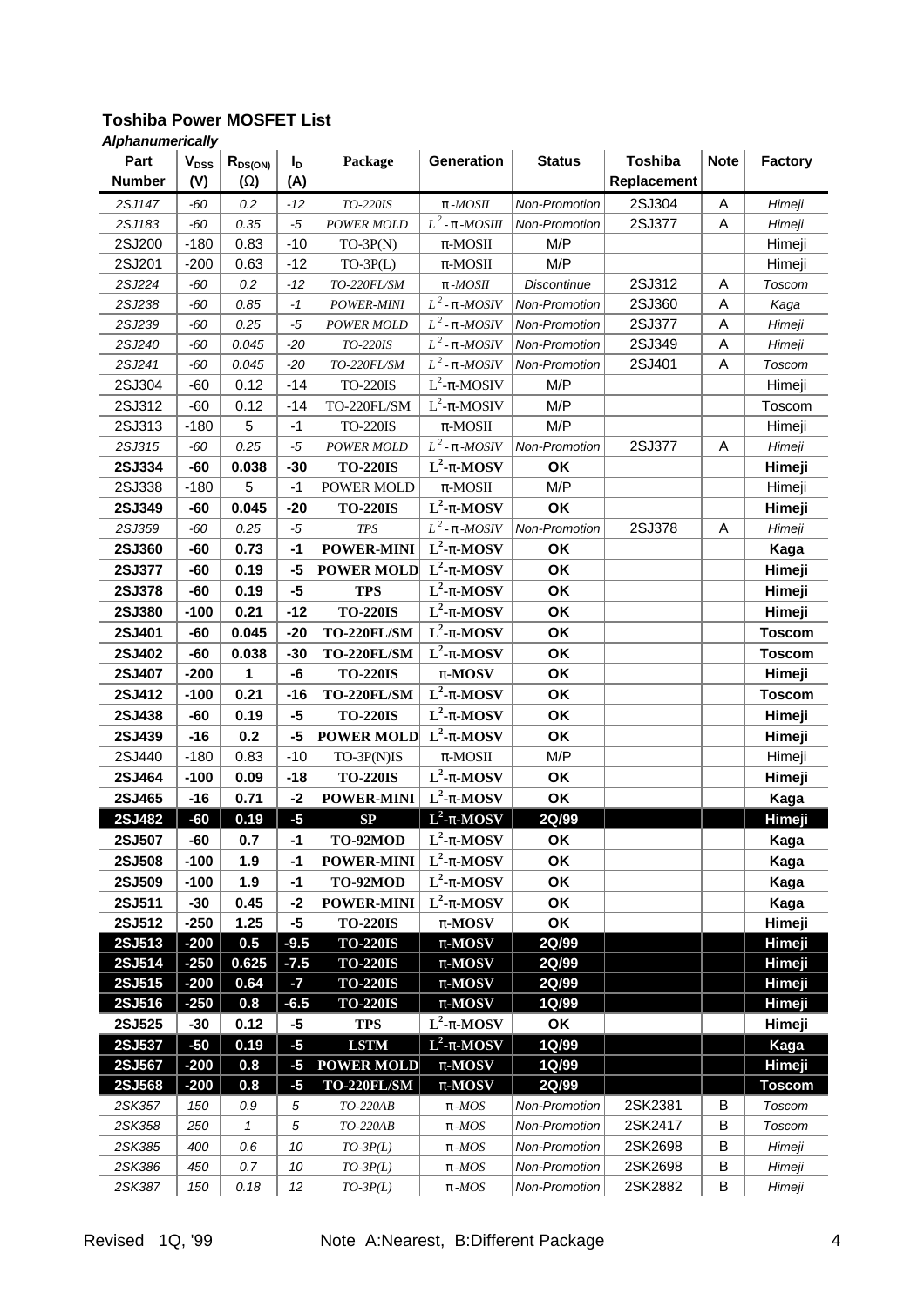| Part          | <b>V<sub>DSS</sub></b> | $R_{DS(ON)}$   | I <sub>D</sub> | Package         | Generation                | <b>Status</b>        | <b>Toshiba</b>     | <b>Note</b> | <b>Factory</b> |
|---------------|------------------------|----------------|----------------|-----------------|---------------------------|----------------------|--------------------|-------------|----------------|
| <b>Number</b> | (V)                    | $(\mathsf{W})$ | (A)            |                 |                           |                      | <b>Replacement</b> |             |                |
| 2SK388        | 250                    | 0.25           | 12             | $TO-3P(L)$      | $p$ - <i>MOS</i>          | <b>Non-Promotion</b> | 2SK2598            | B           | Himeji         |
| 2SK422        | 60                     | 2.8            | 0.7            | TO-92MOD        | $p$ - <i>MOS</i>          | <b>Non-Promotion</b> | 2SK940             | Α           | Kaga           |
| 2SK447        | 250                    | 0.24           | 15             | $TO-3P(L)$      | p -MOS                    | <b>Non-Promotion</b> | 2SK2508            | B           | Himeji         |
| 2SK525        | 150                    | 0.28           | 10             | <i>TO-220IS</i> | $p$ - <i>MOS</i>          | <b>Non-Promotion</b> | 2SK2382            | Α           | Himeji         |
| 2SK526        | 250                    | 0.6            | 10             | <i>TO-220IS</i> | $p$ - $MOS$               | Non-Promotion        | 2SK2417            | Α           | Himeji         |
| 2SK528        | 400                    | 2.2            | 2              | TO-220IS        | $p$ - <i>MOS</i>          | Non-Promotion        | 2SK2662            | Α           | Himeji         |
| 2SK529        | 450                    | 2.6            | $\overline{c}$ | <i>TO-220IS</i> | $p$ - <i>MOS</i>          | <b>Non-Promotion</b> | 2SK2662            | Α           | Himeji         |
| 2SK530        | 400                    | 1.4            | 5              | <i>TO-220IS</i> | $p$ - <i>MOS</i>          | <b>Non-Promotion</b> | 2SK2662            | Α           | Himeji         |
| 2SK531        | 450                    | 1.6            | 5              | <i>TO-220IS</i> | $p$ - $MOS$               | <b>Non-Promotion</b> | 2SK2662            | Α           | Himeji         |
| 2SK532        | 60                     | 0.085          | 12             | <i>TO-220IS</i> | $p$ - <i>MOS</i>          | <b>Non-Promotion</b> | 2SK2232            | Α           | Himeji         |
| 2SK537        | 900                    | 9              | 1              | TO-220AB        | $p$ - <i>MOS</i>          | Non-Promotion        | 2SK2733            | Α           | Toscom         |
| 2SK538        | 900                    | 4.5            | 3              | $TO-3P(N)$      | $p$ - <i>MOS</i>          | <b>Non-Promotion</b> | 2SK2719            | Α           | Himeji         |
| 2SK539        | 900                    | 2.5            | 5              | $TO-3P(L)$      | $p$ - $MOS$               | <b>Non-Promotion</b> | 2SK2610            | B           | Himeji         |
| 2SK572        | 150                    | 0.18           | 15             | $TO-3P(N)$      | $p$ - $MOS$               | <b>Discontinue</b>   | 2SK2882            | B           | Himeji         |
| 2SK573        | 250                    | 0.32           | 15             | $TO-3P(N)$      | $p$ - <i>MOS</i>          | Discontinue          | 2SK2508            | B           | Himeji         |
| 2SK578        | 150                    | 0.22           | 15             | $TO-3P(L)$      | $p$ - <i>MOS</i>          | <b>Non-Promotion</b> | 2SK2382            | B           | Himeji         |
| 2SK643        | 450                    | 0.85           | 10             | $TO-3P(N)$      | $p$ - $MOSII$             | <b>Non-Promotion</b> | 2SK2601            | Α           | Himeji         |
| 2SK644        | 500                    | 1              | 10             | $TO-3P(N)$      | $p$ - $MOSII$             | <b>Non-Promotion</b> | 2SK2601            | Α           | Himeji         |
| 2SK672        | 60                     | 0.2            | 10             | TO-220AB        | $p$ - <i>MOSII</i>        | Discontinue          | 2SK2232            | B           | Toscom         |
| 2SK673        | 60                     | 0.11           | 15             | TO-220AB        | $p$ - $MOSII$             | <b>Discontinue</b>   | 2SK2232            | В           | <b>Toscom</b>  |
| 2SK674        | 60                     | 0.06           | 25             | TO-220AB        | $p$ - <i>MOSII</i>        | <b>Non-Promotion</b> | 2SK2232            | A           | Toscom         |
| 2SK678        | 500                    | 0.4            | 13             | $TO-3P(L)$      | $p$ - $MOSII$             | Discontinue          | 2SK2698            | B           | Himeji         |
| 2SK693        | 450                    | 0.4            | 13             | $TO-3P(L)$      | $p$ - $MOSII$             | Discontinue          | 2SK2698            | B           | Himeji         |
| 2SK694        | 500                    | 0.5            | 12             | $TO-3P(L)$      | $p$ - <i>MOSII</i>        | Discontinue          | 2SK2698            | B           | Himeji         |
| 2SK788        | 500                    | 0.5            | 13             | $TO-3P(N)$      | $p$ - <i>MOSII</i>        | Non-Promotion        | 2SK2698            | Α           | Himeji         |
| 2SK789        | 450                    | 0.4            | 15             | $TO-3P(N)$      | $p$ - <i>MOSII</i>        | <b>Non-Promotion</b> | 2SK2698            | Α           | Himeji         |
| 2SK790        | 500                    | 0.4            | 15             | $TO-3P(N)$      | $p$ - <i>MOSII</i>        | <b>Non-Promotion</b> | 2SK2698            | Α           | Himeji         |
| 2SK791        | 850                    | 4.5            | 3              | TO-220AB        | $p$ - $MOS$               | <b>Non-Promotion</b> | 2SK2608            | Α           | Toscom         |
| 2SK792        | 900                    | 4.5            | 3              | TO-220AB        | $p$ - <i>MOS</i>          | Non-Promotion        | 2SK2608            | Α           | Toscom         |
| 2SK793        | 850                    | 2.5            | 5              | $TO-3P(N)$      | $p$ - <i>MOS</i>          | <b>Non-Promotion</b> | 2SK2604            | Α           | Himeji         |
| 2SK794        | 900                    | 2.5            | 5              | $TO-3P(N)$      | $p$ - <i>MOS</i>          | Non-Promotion        | 2SK2610            | Α           | Himeji         |
| 2SK849        | 60                     | 0.038          | 40             | $TO-3P(N)$      | $p$ - <i>MOSII</i>        | <b>Non-Promotion</b> | 2SK2233            | Α           | Himeji         |
| 2SK850        | 100                    | 0.06           | 40             | $TO-3P(N)$      | $p$ - <i>MOSII</i>        | <b>Non-Promotion</b> | 2SK2466            | B           | Himeji         |
| 2SK851        | 200                    | 0.085          | 30             | $TO-3P(N)$      | $p$ - <i>MOSII</i>        | <b>Non-Promotion</b> | 2SK2967            | Α           | Himeji         |
| 2SK856        | 60                     | 0.03           | 45             | TO-220AB        | $p$ - $MOSIII$            | <b>Non-Promotion</b> | 2SK2385            | В           | Toscom         |
| 2SK858        | 600                    | 4              | $\overline{c}$ | TO-220AB        | $p$ - $MOSII$             | Non-Promotion        | 2SK2750            | B           | Toscom         |
| 2SK888        | 100                    | 0.18           | 15             | TO-220AB        | $p$ - $MOSII$             | Non-Promotion        | 2SK2314            | Α           | Toscom         |
| 2SK889        | 100                    | 0.085          | 27             | TO-220AB        | $p$ - <i>MOSII</i>        | <b>Non-Promotion</b> | 2SK2314            | A           | Toscom         |
| 2SK890        | 200                    | 0.4            | 10             | TO-220AB        | $p$ - <i>MOSII</i>        | Non-Promotion        | 2SK2350            | B           | Toscom         |
| 2SK891        | 200                    | 0.18           | 20             | TO-220AB        | $p$ - <i>MOSII</i>        | <b>Discontinue</b>   | 2SK2382            | B           | Toscom         |
| 2SK892        | 500                    | 3              | 2.5            | TO-220AB        | $p$ - <i>MOSII</i>        | <b>Discontinue</b>   | 2SK2661            | Α           | Toscom         |
| 2SK893        | 500                    | 1.5            | 5              | $TO-220AB$      | $p$ - $MOSII$             | Non-Promotion        | 2SK2661            | Α           | Toscom         |
| 2SK894        | 500                    | 0.85           | 8              | TO-220AB        | $p$ - $MOSII$             | Non-Promotion        | 2SK2542            | Α           | Toscom         |
| 2SK895        | 450                    | 0.6            | 12             | $TO-3P(N)$      | $p$ - <i>MOSII</i>        | Non-Promotion        | 2SK2601            | Α           | Himeji         |
| 2SK896        | 500                    | 0.5            | 12             | $TO-3P(N)$      | p-MOSII                   | Non-Promotion        | 2SK2601            | Α           | Himeji         |
| 2SK940        | 60                     | 0.55           | 0.8            | TO-92MOD        | $L^2$ - p - <i>MOSIII</i> | Non-Promotion        | 2SK2961            | Α           | Kaga           |
| 2SK941        | 100                    | 1.3            | 0.6            | TO-92MOD        | $L^2$ - p - <i>MOSIII</i> | Non-Promotion        | 2SK2962            | Α           | Kaga           |
| 2SK942        | 60                     | 0.046          | 25             | TO-220AB        | $L^2$ - p - <i>MOSIII</i> | <b>Non-Promotion</b> | 2SK2232            | В           | Toscom         |
| 2SK943        | 60                     | 0.046          | 25             | TO-220IS        | $L^2$ - p - <i>MOSIII</i> | Non-Promotion        | 2SK2232            | Α           | Himeji         |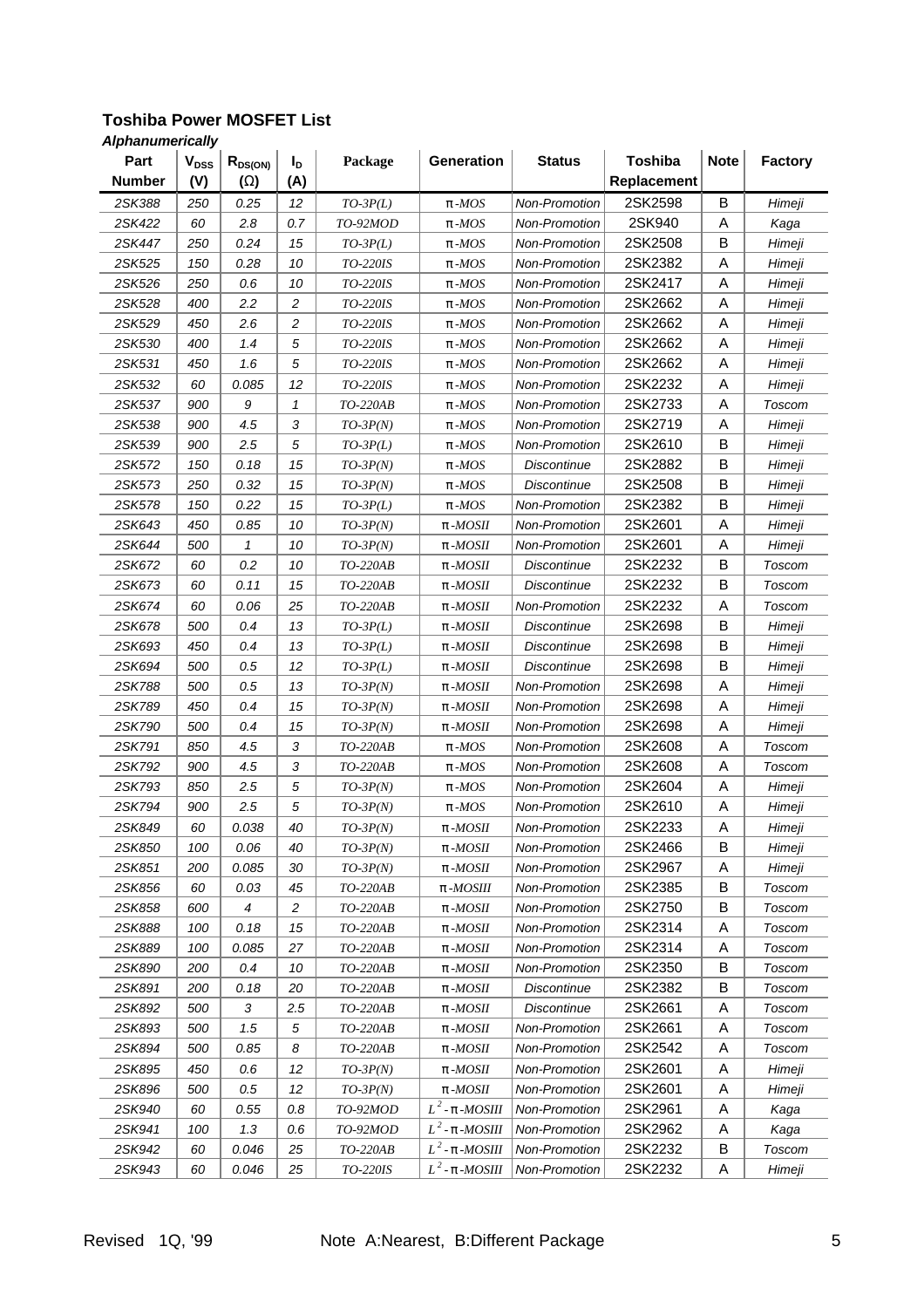| Part          | $V_{DSS}$ | $R_{DS(ON)}$   | ı,               | Package           | Generation                | <b>Status</b>        | <b>Toshiba</b> | <b>Note</b> | <b>Factory</b> |
|---------------|-----------|----------------|------------------|-------------------|---------------------------|----------------------|----------------|-------------|----------------|
| <b>Number</b> | (V)       | $(\mathsf{W})$ | (A)              |                   |                           |                      | Replacement    |             |                |
| 2SK944        | 250       | 0.15           | 22               | $TO-3P(N)$        | $p$ - $MOSII$             | Non-Promotion        | 2SK2967        | A           | Himeji         |
| 2SK945        | 400       | 5              | 1                | <b>POWER MOLD</b> | $p$ - <i>MOSII</i>        | <b>Non-Promotion</b> | 2SK2599        | B           | Himeji         |
| 2SK1029       | 500       | 0.5            | 10               | $TO-3P(L)$        | $p$ - <i>MOSII</i>        | <i>Discontinue</i>   | 2SK2698        | B           | Himeji         |
| 2SK1078       | 60        | 0.55           | 0.8              | POWER-MINI        | $L^2$ - p - <i>MOSIII</i> | Non-Promotion        | 2SK2615        | A           | Kaga           |
| 2SK1079       | 100       | 1.3            | 0.6              | POWER-MINI        | $L^2$ - p - <i>MOSIII</i> | Non-Promotion        | 2SK2963        | Α           | Kaga           |
| 2SK1112       | 60        | 0.16           | $\sqrt{5}$       | <b>POWER MOLD</b> | $L^2$ - p - <i>MOSIII</i> | <b>Non-Promotion</b> | 2SK2231        | Α           | Himeji         |
| 2SK1113       | 120       | 0.42           | $\mathfrak{Z}$   | <b>POWER MOLD</b> | $L^2$ - p - <i>MOSIII</i> | Non-Promotion        | 2SK2201        | A           | Himeji         |
| 2SK1114       | 60        | 0.07           | 12               | TO-220AB          | $L^2$ - p - <i>MOSIII</i> | Discontinue          | 2SK2232        | B           | Toscom         |
| 2SK1115       | 60        | 0.055          | 20               | TO-220AB          | $L^2$ - p - <i>MOSIII</i> | Discontinue          | 2SK2232        | B           | Toscom         |
| 2SK1116       | 100       | 0.058          | 25               | $TO-220AB$        | $L^2$ - p - <i>MOSIII</i> | <b>Discontinue</b>   | 2SK2314        | Α           | Toscom         |
| 2SK1117       | 600       | 1.25           | 6                | TO-220AB          | $p$ - <i>MOSII</i>        | Non-Promotion        | 2SK2544        | Α           | Toscom         |
| 2SK1118       | 600       | 1.25           | 6                | TO-220IS          | $p$ - $MOSII$             | Non-Promotion        | 2SK2545        | Α           | Himeji/TST     |
| 2SK1119       | 1000      | 3.8            | 4                | <b>TO-220AB</b>   | $\pi$ -MOSII.5            | M/P                  |                |             | Toscom         |
| 2SK1120       | 1000      | 1.8            | 8                | $TO-3P(N)$        | $\pi$ -MOSII.5            | M/P                  |                |             | Himeji         |
| 2SK1124       | 60        | 0.03           | 45               | $TO-3P(N)$        | $p$ - <i>MOSIII</i>       | <b>Discontinue</b>   | 2SK2233        | A           | Himeji         |
| 2SK1213       | 600       | 1.25           | 6                | $TO-3P(N)$        | $p$ - $MOSII$             | <b>Non-Promotion</b> | 2SK2602        | Α           | Himeji/TST     |
| 2SK1333       | 500       | 0.4            | 15               | $TO-3P(L)$        | $p$ - <i>MOSII</i>        | Discontinue          | 2SK2698        | B           | Himeji         |
| 2SK1344       | 60        | 0.07           | 12               | TO-220IS          | $L^2$ - p - <i>MOSIII</i> | <b>Discontinue</b>   | 2SK2232        | Α           | Himeji         |
| 2SK1345       | 60        | 0.055          | 20               | TO-220IS          | $L^2$ - p - <i>MOSIII</i> | <b>Discontinue</b>   | 2SK2232        | A           | Himeji         |
| 2SK1346       | 60        | 0.06           | 25               | TO-220IS          | $p$ - <i>MOSII</i>        | Discontinue          | 2SK2232        | A           | Himeji         |
| 2SK1347       | 100       | 0.085          | 20               | TO-220AB          | $L^2$ - p - <i>MOSIII</i> | Discontinue          | 2SK2314        | A           | Toscom         |
| 2SK1348       | 100       | 0.085          | 20               | TO-220IS          | $L^2$ - p - <i>MOSIII</i> | Non-Promotion        | 2SK2391        | A           | Himeji         |
| 2SK1349       | 100       | 0.058          | 25               | TO-220IS          | $L^2$ - p - <i>MOSIII</i> | Non-Promotion        | 2SK2391        | A           | Himeji         |
| 2SK1350       | 200       | 0.18           | 15               | TO-220IS          | $p$ - <i>MOSII</i>        | Non-Promotion        | 2SK2382        | Α           | Himeji         |
| 2SK1351       | 500       | 1.5            | $\sqrt{5}$       | TO-220IS          | $p$ - $MOSII$             | Non-Promotion        | 2SK2662        | Α           | Himeji         |
| 2SK1352       | 500       | 0.85           | $\overline{7}$   | TO-220IS          | $p$ - <i>MOSII</i>        | Non-Promotion        | 2SK2543        | A           | Himeji         |
| 2SK1356       | 900       | 4.3            | 3                | <i>TO-220IS</i>   | $p$ - <i>MOSII</i>        | <b>Non-Promotion</b> | 2SK2700        | Α           | Himeji         |
| 2SK1357       | 900       | 2.8            | 5                | $TO-3P(N)$        | $p$ - $MOSII.5$           | <b>Non-Promotion</b> | 2SK2610        | A           | Himeji         |
| 2SK1358       | 900       | 1.4            | $\boldsymbol{9}$ | $TO-3P(N)$        | $p$ - $MOSII.5$           | Non-Promotion        | 2SK2611        | A           | Himeji/TST     |
| 2SK1359       | 1000      | 3.8            | 5                | $TO-3P(N)$        | $\pi$ -MOSII.5            | M/P                  |                |             | Himeji         |
| 2SK1362       | 900       | 2.5            | $\sqrt{5}$       | $TO-3P(N)IS$      | $p$ - $MOS$               | Non-Promotion        | 2SK2610        | B           | Himeji         |
| 2SK1363       | 900       | 1.4            | 8                | $TO-3P(N)IS$      | $p$ - $MOSII.5$           | Non-Promotion        | 2SK2847        | A           | Himeji         |
| 2SK1365       | 1000      | 1.8            | 7                | TO-3P(N)IS        | $\pi$ -MOSII.5            | M/P                  |                |             | Himeji         |
| 2SK1377       | 400       | 1.2            | 5.5              | TO-220IS          | $p$ - <i>MOS</i>          | <b>Non-Promotion</b> | 2SK2679        | Α           | Himeji/TST     |
| 2SK1378       | 400       | 0.55           | 10               | TO-220AB          | $p$ - $MOS$               | Non-Promotion        | 2SK2841        | Α           | Toscom         |
| 2SK1379       | 60        | 0.017          | 50               | $TO-3P(N)$        | $L^2$ - p - <i>MOSIII</i> | Non-Promotion        | 2SK2173        | Α           | Himeji         |
| 2SK1380       | 60        | 0.011          | 60               | $TO-3P(L)$        | $L^2$ - p - <i>MOSIII</i> | <b>Discontinue</b>   | 2SK2267        | Α           | Himeji         |
| 2SK1381       | 100       | 0.032          | 50               | $TO-3P(N)$        | $L^2$ - $\pi$ -MOSIII     | M/P                  |                |             | Himeji         |
| 2SK1382       | 100       | 0.02           | 60               | $TO-3P(L)$        | $L^2$ - $\pi$ -MOSIII     | M/P                  |                |             | Himeji         |
| 2SK1486       | 300       | 0.095          | 32               | $TO-3P(L)$        | $\pi$ -MOSIII.5           | M/P                  |                |             | Himeji         |
| 2SK1487       | 450       | 1              | 10               | $TO-3P(N)$        | $p$ - $MOSIII.5$          | Non-Promotion        | 2SK2601        | Α           | Himeji         |
| 2SK1488       | 500       | 1              | 10               | $TO-3P(N)$        | $p$ - $MOSIII.5$          | Non-Promotion        | 2SK2601        | Α           | Himeji         |
| 2SK1489       | 1000      | 1              | 12               | $TO-3P(L)$        | $\pi$ -MOSII.5            | M/P                  |                |             | Himeji         |
| 2SK1513       | 500       | 0.75           | 8                | $TO-3P(L)$        | $p$ - <i>MOSII</i>        | Discontinue          | 2SK2601        | B           | Himeji         |
| 2SK1529       | 180       | 0.83           | 10               | $TO-3P(N)$        | $\pi$ -MOSII              | M/P                  |                |             | Himeji         |
| 2SK1530       | 200       | 0.63           | 12               | $TO-3P(L)$        | $\pi$ -MOSII              | M/P                  |                |             | Himeji         |
| 2SK1531       | 500       | 0.45           | 15               | $TO-3P(N)$        | $p$ - $MOSIII.5$          | Non-Promotion        | 2SK2698        | Α           | Himeji         |
| 2SK1542       | 60        | 0.02           | 45               | <b>TO-220AB</b>   | $L^2$ - $\pi$ -MOSIV      | M/P                  |                |             | Toscom         |
| 2SK1544       | 500       | 0.2            | 25               | $TO-3P(L)$        | $\pi$ -MOSIII.5           | M/P                  |                |             | Himeji         |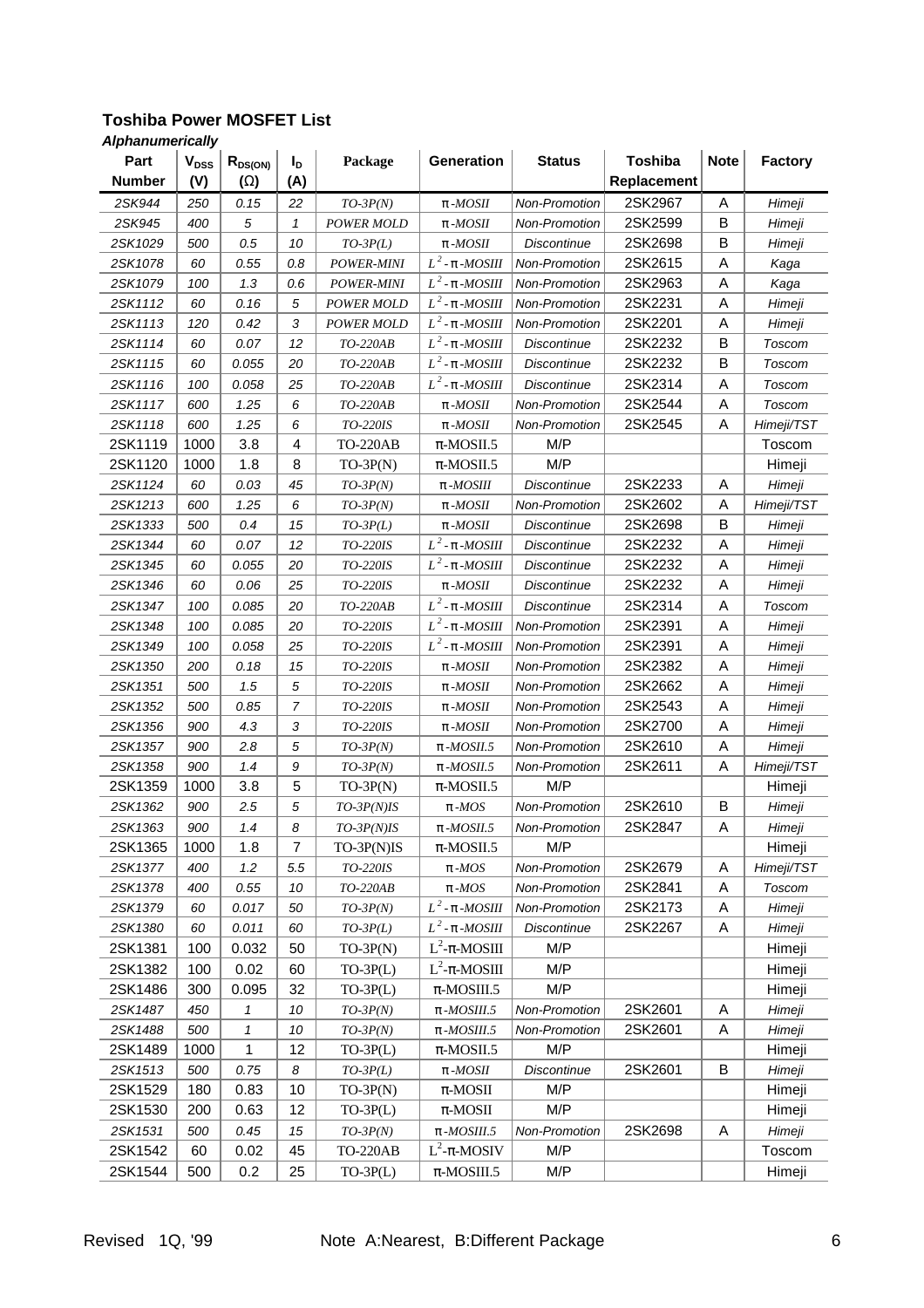| Part          | $V_{DSS}$ | $R_{DS(ON)}$     | ı,             | Package            | <b>Generation</b>         | <b>Status</b>        | <b>Toshiba</b> | <b>Note</b> | <b>Factory</b> |
|---------------|-----------|------------------|----------------|--------------------|---------------------------|----------------------|----------------|-------------|----------------|
| <b>Number</b> | (V)       | (W)              | (A)            |                    |                           |                      | Replacement    |             |                |
| 2SK1574       | 500       | 0.85             | 8              | $TO-220AB$         | $p$ - $MOSIII.5$          | <b>Non-Promotion</b> | 2SK2542        | A           | Toscom         |
| 2SK1600       | 800       | 5                | 3              | TO-220AB           | $p$ - $MOSII.5$           | <b>Non-Promotion</b> | 2SK2603        | A           | Toscom         |
| 2SK1601       | 900       | 6.4              | 3              | TO-220AB           | $p$ - <i>MOSII.5</i>      | <b>Non-Promotion</b> | 2SK2608        | Α           | Toscom         |
| 2SK1602       | 800       | 5                | 2.8            | TO-220IS           | $p$ - <i>MOSII.5</i>      | Non-Promotion        | 2SK2603        | B           | Himeji         |
| 2SK1603       | 900       | 6.4              | 2.5            | TO-220IS           | $p$ - $MOSII.5$           | Non-Promotion        | 2SK2718        | Α           | Himeji/TST     |
| 2SK1641       | 250       | 0.23             | 9              | $TO-3P(N)$         | $\pi$ -MOSII              | M/P                  |                |             | Himeji         |
| 2SK1642       | 400       | 0.55             | 9              | TO-220IS           | $p$ - $MOSII$             | Non-Promotion        | 2SK2841        | B           | Himeji         |
| 2SK1643       | 900       | 2.8              | 5              | <b>TO-220AB</b>    | $\pi$ -MOSII.5            | M/P                  |                |             | Toscom         |
| 2SK1649       | 900       | 2.5              | 6              | $TO-3P(N)$         | $p$ - $MOS$               | <b>Discontinue</b>   | 2SK2610        | A           | Himeji         |
| 2SK1650       | 900       | 4.3              | 4              | $TO-3P(N)$         | $p$ - $MOSII$             | Discontinue          | 2SK2719        | A           | Himeji         |
| 2SK1651       | 500       | 1                | 8              | $TO-3P(N)IS$       | $p$ - <i>MOSIII.5</i>     | Non-Promotion        | 2SK2600        | Α           | Himeji         |
| 2SK1652       | 500       | 0.45             | 13             | $TO-3P(N)IS$       | $p$ - $MOSIII.5$          | Non-Promotion        | 2SK2698        | B           | Himeji         |
| 2SK1653       | 60        | 0.02             | 45             | TO-220IS           | $L^2$ - p - <i>MOSIV</i>  | Non-Promotion        | 2SK2312        | Α           | Himeji         |
| 2SK1692       | 900       | $\overline{c}$   | $\overline{7}$ | $TO-3P(N)$         | $p$ - <i>MOSII.5</i>      | Non-Promotion        | 2SK2749        | A           | Himeji         |
| 2SK1717       | 60        | 0.37             | $\sqrt{2}$     | POWER-MINI         | $L^2$ - p - <i>MOSIV</i>  | <b>Non-Promotion</b> | 2SK2615        | Α           | Kaga           |
| 2SK1719       | 60        | 0.11             | 5              | <b>POWER MOLD</b>  | $L2$ - p - $MOSIV$        | <b>Non-Promotion</b> | 2SK2231        | Α           | Himeji         |
| 2SK1720       | 60        | 0.03             | 45             | TO-220FL/SM        | $p$ - <i>MOSIII</i>       | Non-Promotion        | 2SK2266        | A           | Toscom         |
| 2SK1721       | 500       | 3                | 3              | TO-220FL/SM        | $p$ - <i>MOSII</i>        | <b>Non-Promotion</b> | 2SK2991        | Α           | Toscom         |
| 2SK1722       | 500       | 1.5              | 5              | TO-220FL/SM        | $p$ - <i>MOSII</i>        | <b>Non-Promotion</b> | 2SK2776        | Α           | Toscom         |
| 2SK1723       | 600       | 0.65             | 12             | $TO-3P(N)$         | $p$ - <i>MOSII</i>        | <b>Non-Promotion</b> | 2SK2699        | A           | Himeji         |
| 2SK1745       | 500       | 0.36             | 18             | $TO-3P(N)$         | $p$ - <i>MOSIII.5</i>     | <b>Non-Promotion</b> | 2SK2837        | A           | Himeji         |
| 2SK1746       | 600       | 4                | $\overline{2}$ | TO-220FL/SM        | $\pi$ -MOSII              | M/P                  |                |             | Toscom         |
| 2SK1766       | 250       | 0.6              | 10             | TO-220IS           | $p$ - $MOSIII.5$          | Non-Promotion        | 2SK2417        | A           | Himeji         |
| 2SK1767       | 600       | 2.5              | 3.5            | TO-220IS           | $p$ - $MOSIII.5$          | <b>Non-Promotion</b> | 2SK2750        | Α           | Himeji         |
| 2SK1768       | 60        | 0.07             | 12             | NPM                | $L^2$ - p -MOSIII         | Non-Promotion        | 2SK2614        | B           | Himeji         |
| 2SK1769       | 600       | $\boldsymbol{4}$ | $\sqrt{2}$     | NPM                | $p$ - <i>MOSII</i>        | Non-Promotion        | 2SK2599        | B           | Himeji         |
| 2SK1792       | 60        | 0.02             | 45             | <i>TO-220FL/SM</i> | $L^2$ - p - <i>MOSIV</i>  | <b>Non-Promotion</b> | 2SK2376        | A           | Toscom         |
| 2SK1805       | 500       | 0.85             | 7              | <i>TO-220IS</i>    | $p$ - <i>MOSIII.5</i>     | <b>Non-Promotion</b> | 2SK2543        | Α           | Himeji         |
| 2SK1854       | 400       | 1                | 6              | TO-220IS           | $p$ - $MOSIII.5$          | <b>Non-Promotion</b> | 2SK2679        | Α           | Himeji         |
| 2SK1855       | 500       | 0.65             | 12             | $TO-3P(N)$         | $p$ - <i>MOSIII.5</i>     | Non-Promotion        | 2SK2698        | Α           | Himeji         |
| 2SK1858       | 800       | 5                | 3              | TO-220FL/SM        | $p$ - $MOSII.5$           | Non-Promotion        | 2SK2883        | Α           | Toscom         |
| 2SK1864       | 500       | 0.85             | 8              | TO-220FL/SM        | $p$ - $MOSIII.5$          | <b>Non-Promotion</b> | 2SK2776        | Α           | Toscom         |
| 2SK1865       | 500       | 0.65             | 12             | TO-220FL/SM        | $p$ - <i>MOSIII.5</i>     | <b>Non-Promotion</b> | 2SK3068        | A           | Toscom         |
| 2SK1879       | 60        | 0.03             | 45             | $TO-3P(N)$         | $L^2$ - p - <i>MOSIV</i>  | <b>Discontinue</b>   | 2SK2398        | Α           | Himeji         |
| 2SK1882       | 60        | 0.05             | 25             | TO-220IS           | $L^2$ - p - <i>MOSIII</i> | Non-Promotion        | 2SK2232        | Α           | Himeji         |
| 2SK1913       | 600       | 1.8              | 4              | TO-220IS           | $p$ - $MOSIII.5$          | Non-Promotion        | 2SK2545        | A           | Himeji         |
| 2SK1915       | 600       | 1.25             | 6              | TO-220FL/SM        | $p$ - <i>MOSII</i>        | Non-Promotion        | 2SK2777        | Α           | Toscom         |
| 2SK1927       | 100       | 0.18             | 15             | TO-220FL/SM        | $p$ - $MOSII$             | Non-Promotion        | 2SK2789        | Α           | Toscom         |
| 2SK1928       | 100       | 0.085            | 27             | TO-220FL/SM        | $p$ - $MOSII$             | Non-Promotion        | 2SK2789        | A           | Toscom         |
| 2SK1929       | 900       | 2.8              | 5              | TO-220FL/SM        | $\pi$ -MOSII.5            | M/P                  |                |             | Toscom         |
| 2SK1930       | 1000      | 3.8              | 4              | TO-220FL/SM        | $\pi\text{-MOSII.5}$      | M/P                  |                |             | Toscom         |
| 2SK1997       | 60        | 0.03             | 36             | TO-220IS           | $L^2$ - p - <i>MOSIV</i>  | Discontinue          | 2SK2385        | Α           | Himeji         |
| 2SK1998       | 60        | 0.03             | 45             | $TO-3P(N)$         | $L^2$ - p - <i>MOSIV</i>  | Discontinue          | 2SK2233        | Α           | Himeji         |
| 2SK2013       | 180       | 5                | 1              | <b>TO-220IS</b>    | $\pi$ -MOSII              | M/P                  |                |             | Himeji         |
| 2SK2030       | 60        | 0.14             | $\sqrt{5}$     | <b>POWER MOLD</b>  | $L2$ - p - $MOSIV$        | Non-Promotion        | 2SK2231        | Α           | Himeji         |
| 2SK2038       | 800       | 2.2              | 5              | $TO-3P(N)$         | $p$ - $MOSII.5$           | <b>Non-Promotion</b> | 2SK2604        | Α           | Himeji/TST     |
| 2SK2039       | 900       | 2.5              | $\sqrt{5}$     | $TO-3P(N)$         | $p$ - $MOSII.5$           | Non-Promotion        | 2SK2610        | Α           | Himeji/TST     |
| 2SK2056       | 800       | 2.4              | 4              | TO-220IS           | $p$ - <i>MOSII.5</i>      | Non-Promotion        | 2SK2605        | Α           | Himeji/TST     |
| 2SK2057       | 500       | 0.34             | 20             | $TO-3P(N)$         | $p$ - <i>MOSIV</i>        | Non-Promotion        | 2SK2837        | Α           | Himeji         |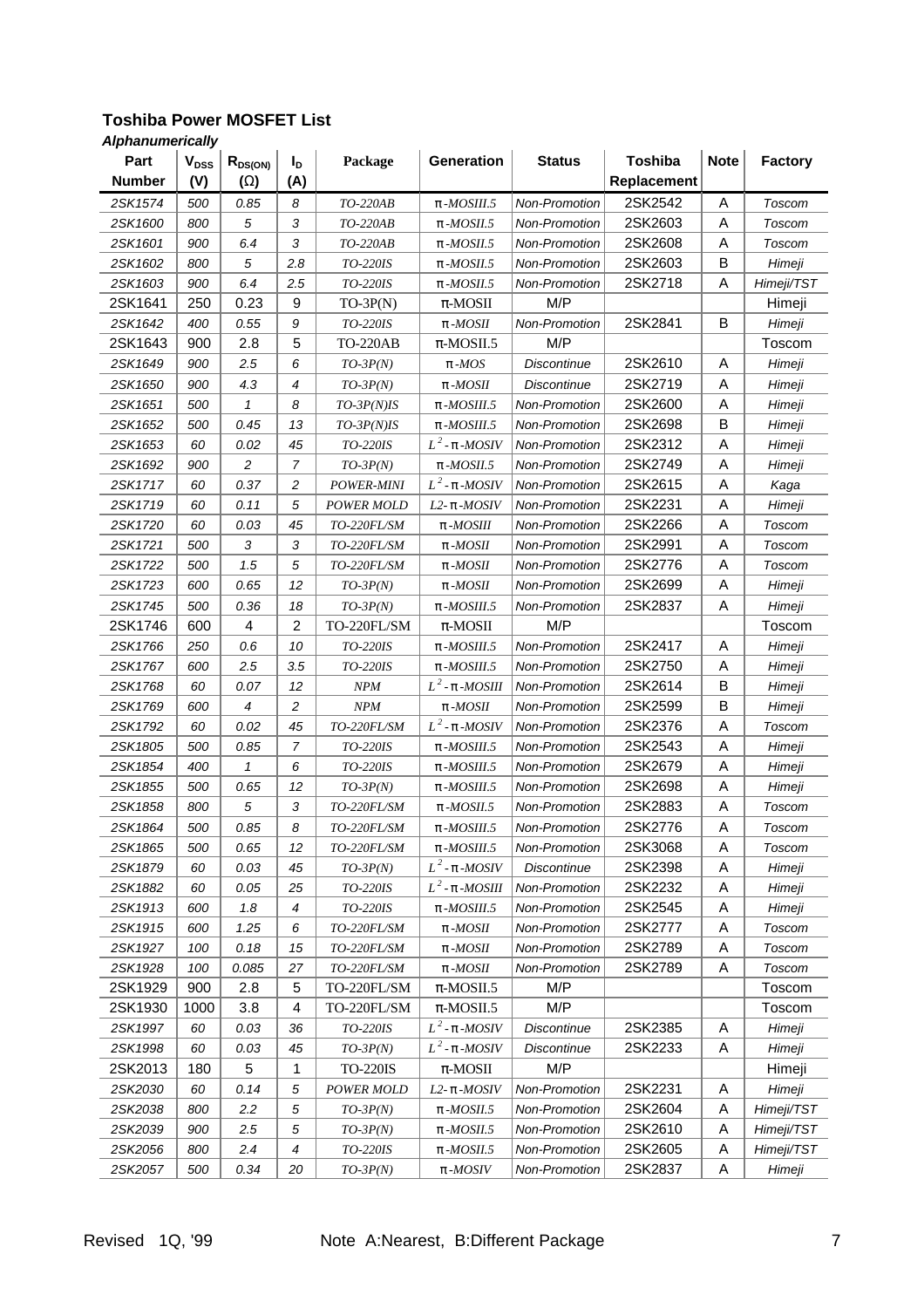| Part          | V <sub>DSS</sub> | $R_{DS(ON)}$   | I <sub>D</sub>   | Package           | Generation               | <b>Status</b> | <b>Toshiba</b> | <b>Note</b> | <b>Factory</b> |
|---------------|------------------|----------------|------------------|-------------------|--------------------------|---------------|----------------|-------------|----------------|
| <b>Number</b> | (V)              | $(\mathsf{W})$ | (A)              |                   |                          |               | Replacement    |             |                |
| 2SK2077       | 800              | 1.7            | $\overline{7}$   | $TO-3P(N)$        | $p$ - $MOSII.5$          | Non-Promotion | 2SK2746        | A           | Himeji         |
| 2SK2078       | 800              | 1.2            | $\boldsymbol{9}$ | $TO-3P(N)$        | $p$ - $MOSII.5$          | Non-Promotion | 2SK2607        | A           | Himeji         |
| 2SK2088       | 200              | 0.4            | 10               | TO-220FL/SM       | $p$ - $MOSII$            | Non-Promotion | 2SK2401        | Α           | Toscom         |
| 2SK2089       | 800              | 2.2            | 5                | TO-220FL/SM       | $p$ - $MOSII.5$          | Non-Promotion | 2SK2884        | A           | Toscom         |
| 2SK2107       | 200              | 0.18           | 18               | TO-220FL/SM       | $p$ - $MOSII$            | Non-Promotion | 2SK2401        | A           | Toscom         |
| 2SK2146       | 250              | $\overline{c}$ | $\overline{c}$   | TO-220IS          | $p$ - $MOSIII.5$         | Non-Promotion | 2SK2381        | A           | Himeji         |
| 2SK2149       | 500              | $0.8\,$        | 10               | $TO-3P(N)$        | $p$ - $MOSIV$            | Non-Promotion | 2SK2601        | A           | Himeji         |
| 2SK2150       | 500              | 0.4            | 15               | $TO-3P(N)$        | $p$ - $MOSIV$            | Non-Promotion | 2SK2698        | Α           | Himeji         |
| 2SK2162       | 180              | 5              | 1                | POWER MOLD        | $\pi$ -MOSII             | M/P           |                |             | Himeji         |
| 2SK2173       | 60               | 0.017          | 50               | $TO-3P(N)$        | $L^2$ -p-MOSV            | OK            |                |             | Himeji         |
| 2SK2200       | 100              | 0.35           | 3                | <b>TPS</b>        | $L^2$ -p-MOSV            | OK            |                |             | Himeji         |
| 2SK2201       | 100              | 0.35           | 3                | <b>POWER MOLD</b> | $L^2$ -p-MOSV            | OK            |                |             | Himeji         |
| 2SK2222       | 800              | 2.2            | 5                | TO-3P(N)IS        | $\pi$ -MOSII.5           | M/P           |                |             | Himeji         |
| 2SK2228       | 60               | 0.11           | 5                | <b>TPS</b>        | $L^2$ - $\pi$ -MOSIV     | M/P           |                |             | Himeji         |
| 2SK2229       | 60               | 0.16           | 5                | <b>TPS</b>        | $L^2$ -p-MOSV            | OK            |                |             | Himeji         |
| 2SK2230       | 250              | $\overline{c}$ | $\boldsymbol{2}$ | $T\!P\!S$         | $p$ - $MOSIII.5$         | Non-Promotion | 2SK2835        | Α           | Himeji         |
| 2SK2231       | 60               | 0.16           | 5                | <b>POWER MOLD</b> | $\overline{L^2}$ -p-MOSV | OK            |                |             | Himeji         |
| 2SK2232       | 60               | 0.046          | 25               | <b>TO-220IS</b>   | $L^2$ -p-MOSV            | OK            |                |             | Himeji/TST     |
| 2SK2233       | 60               | 0.03           | 45               | $TO-3P(N)$        | $L^2$ -p-MOSV            | OK            |                |             | Himeji         |
| 2SK2235       | 250              | $\overline{c}$ | $\boldsymbol{2}$ | POWER MOLD        | $p$ - <i>MOSIII.5</i>    | Non-Promotion | 2SK2920        | A           | Himeji         |
| 2SK2236       | 500              | 1.6            | $\sqrt{5}$       | TO-220IS          | p-MOSIV                  | Non-Promotion | 2SK2662        | A           | Himeji         |
| 2SK2237       | 500              | 0.8            | 7                | TO-220IS          | p-MOSIV                  | Non-Promotion | 2SK2543        | A           | Himeji         |
| 2SK2266       | 60               | 0.03           | 45               | TO-220FL/SM       | $L^2$ -p-MOSV            | OK            |                |             | <b>Toscom</b>  |
| 2SK2267       | 60               | 0.011          | 60               | $TO-3P(L)$        | $L^2$ -p-MOSV            | OK            |                |             | Himeji         |
| 2SK2274       | 700              | 1.7            | 5                | <b>TO-220IS</b>   | $\pi$ -MOSII.5           | M/P           |                |             | Himeji         |
| 2SK2311       | 60               | 0.046          | 25               | TO-220FL/SM       | $L^2$ -p-MOSV            | OK            |                |             | <b>Toscom</b>  |
| 2SK2312       | 60               | 0.017          | 45               | <b>TO-220IS</b>   | $L^2$ -p-MOSV            | OK            |                |             | Himeji         |
| 2SK2313       | 60               | 0.011          | 60               | $TO-3P(N)$        | $L^2$ -p-MOSV            | OK            |                |             | Himeji         |
| 2SK2314       | 100              | 0.085          | 27               | <b>TO-220AB</b>   | $L^2$ -p-MOSV            | OK            |                |             | <b>Toscom</b>  |
| 2SK2319       | 800              | 1.7            | 7                | TO-3P(N)IS        | $\pi$ -MOSII.5           | M/P           |                |             | Himeji         |
| 2SK2320       | 800              | 1.2            | 8.5              | $TO-3P(N)IS$      | $p$ - $MOSII.5$          | Non-Promotion | 2SK2606        | A           | Himeji         |
| 2SK2350       | 200              | 0.4            | 8.5              | <b>TO-220IS</b>   | p-MOSV                   | OK            |                |             | Himeji/TST     |
| 2SK2351       | 600              | 1.25           | 6                | TO-220AB          | $p$ - $MOSIV$            | Non-Promotion | 2SK2544        | Α           | Toscom         |
| 2SK2352       | 600              | 1.25           | 6                | TO-220IS          | p-MOSIV                  | Non-Promotion | 2SK2545        | Α           | Himeji         |
| 2SK2376       | 60               | 0.017          | 45               | TO-220FL/SM       | $L^2$ -p-MOSV            | OK            |                |             | <b>Toscom</b>  |
| 2SK2381       | 200              | 0.8            | 5                | <b>TO-220IS</b>   | p-MOSV                   | OK            |                |             | Himeji         |
| 2SK2382       | 200              | 0.18           | 15               | <b>TO-220IS</b>   | p-MOSV                   | OK            |                |             | Himeji         |
| 2SK2385       | 60               | 0.03           | 36               | <b>TO-220IS</b>   | $L^2$ -p-MOSV            | OK            |                |             | Himeji         |
| 2SK2386       | 500              | 1.6            | 5                | $TO-220AB$        | $p$ - $MOSIV$            | Non-Promotion | 2SK2661        | Α           | Toscom         |
| 2SK2387       | 500              | 0.8            | 8                | $TO-220AB$        | $p$ - $MOSIV$            | Non-Promotion | 2SK2542        | Α           | Toscom         |
| 2SK2388       | 600              | 2.2            | 3.5              | TO-220IS          | $p$ - $MOSIV$            | Non-Promotion | 2SK2750        | Α           | Himeji         |
| 2SK2389       | 700              | 1.7            | 5                | <b>TO-220AB</b>   | $\pi$ -MOSII.5           | M/P           |                |             | Toscom         |
| 2SK2391       | 100              | 0.085          | 20               | <b>TO-220IS</b>   | $L^2$ -p-MOSV            | OK            |                |             | Himeji         |
| 2SK2398       | 60               | 0.03           | 45               | $TO-3P(N)$        | p-MOSV                   | OK            |                |             | Himeji         |
| 2SK2399       | 100              | 0.23           | 5                | <b>POWER MOLD</b> | $L^2$ -p-MOSV            | OK            |                |             | Himeji         |
| 2SK2400       | 100              | 0.23           | 5                | <b>TPS</b>        | $L^2$ -p-MOSV            | OK            |                |             | Himeji         |
| 2SK2401       | 200              | 0.18           | 15               | TO-220FL/SM       | p-MOSV                   | OK            |                |             | <b>Toscom</b>  |
| 2SK2402       | 600              | 2.2            | 3.5              | $TO-220AB$        | $p$ - $MOSIV$            | Non-Promotion | 2SK2750        | B           | Toscom         |
| 2SK2417       | 250              | 0.5            | 7.5              | <b>TO-220IS</b>   | p-MOSV                   | OK            |                |             | Himeji         |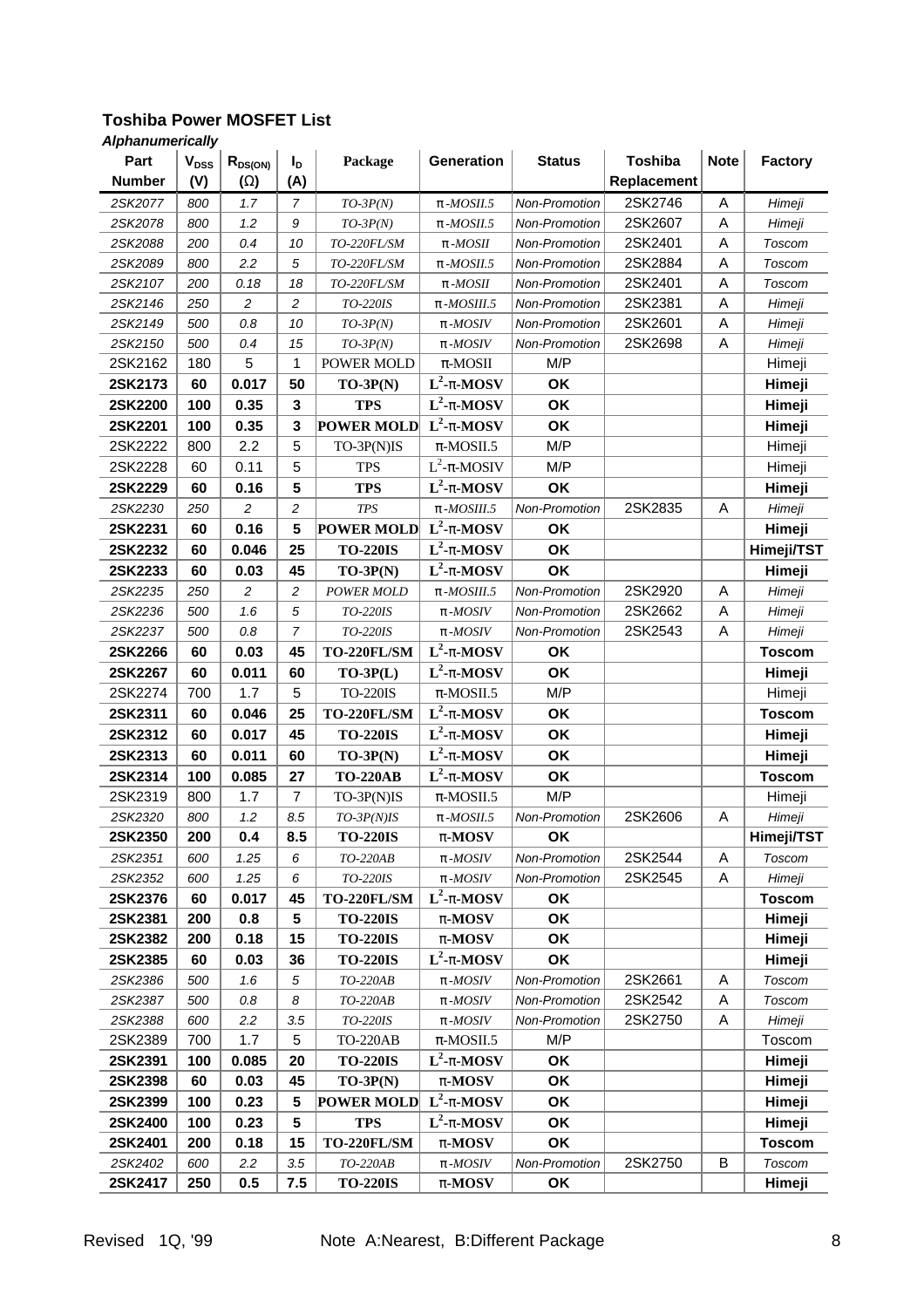| Part          | $V_{DSS}$ | $R_{DS(ON)}$     | $I_{\mathsf{D}}$        | Package           | <b>Generation</b>      | <b>Status</b> | <b>Toshiba</b> | <b>Note</b> | <b>Factory</b> |
|---------------|-----------|------------------|-------------------------|-------------------|------------------------|---------------|----------------|-------------|----------------|
| <b>Number</b> | (V)       | $(\mathsf{W})$   | (A)                     |                   |                        |               | Replacement    |             |                |
| 2SK2445       | 60        | 0.018            | 50                      | $TO-3P(N)$        | p-MOSV                 | OK            |                |             | Himeji         |
| 2SK2466       | 100       | 0.046            | 30                      | <b>TO-220IS</b>   | <b>U-MOS</b>           | OK            |                |             | Himeji         |
| 2SK2467       | 180       | 0.83             | 8                       | TO-3P(N)IS        | $\pi$ -MOSII           | M/P           |                |             | Himeji         |
| 2SK2493       | 16        | 0.1              | 5                       | <b>POWER MOLD</b> | $L^2$ -p-MOSV          | OK            |                |             | Himeji         |
| 2SK2507       | 50        | 0.046            | 25                      | <b>TO-220IS</b>   | $\mathbf{L}^2$ -p-MOSV | OK            |                |             | Himeji         |
| 2SK2508       | 250       | 0.25             | 13                      | <b>TO-220IS</b>   | p-MOSV                 | OK            |                |             | Himeji         |
| 2SK2542       | 500       | 0.85             | 8                       | <b>TO-220AB</b>   | p-MOSV                 | OK            |                |             | <b>Toscom</b>  |
| 2SK2543       | 500       | 0.85             | 8                       | <b>TO-220IS</b>   | p-MOSV                 | OK            |                |             | Himeji/TST     |
| 2SK2544       | 600       | 1.25             | $\bf 6$                 | <b>TO-220AB</b>   | p-MOSV                 | OK            |                |             | <b>Toscom</b>  |
| 2SK2545       | 600       | 1.25             | $6\phantom{1}6$         | <b>TO-220IS</b>   | p-MOSV                 | OK            |                |             | Himeji/TST     |
| 2SK2549       | 16        | 0.29             | $\bf{2}$                | <b>POWER-MINI</b> | $L^2$ -p-MOSV          | OK            |                |             | Kaga           |
| 2SK2550       | 50        | 0.03             | 45                      | $TO-3P(N)$        | p-MOSV                 | OK            |                |             | Himeji         |
| 2SK2551       | 50        | 0.011            | 50                      | $TO-3P(N)$        | p-MOSV                 | OK            |                |             | Himeji         |
| 2SK2598       | 250       | 0.25             | 13                      | TO-220FL/SM       | p-MOSV                 | OK            |                |             | <b>Toscom</b>  |
| 2SK2599       | 500       | 3                | $\overline{\mathbf{2}}$ | <b>TPS</b>        | p-MOSV                 | OK            |                |             | Himeji         |
| 2SK2600       | 500       | 0.85             | 8                       | $TO-3P(N)IS$      | p-MOSV                 | 2Q/99         |                |             | Himeji         |
| 2SK2601       | 500       | 1                | 10                      | $TO-3P(N)$        | p-MOSV                 | OK            |                |             | Himeji         |
| 2SK2602       | 600       | 1.25             | $\bf 6$                 | $TO-3P(N)$        | p-MOSV                 | OK            |                |             | Himeji/TST     |
| 2SK2603       | 800       | 3.6              | $\mathbf{3}$            | <b>TO-220AB</b>   | p-MOSIII               | OK            |                |             | <b>Toscom</b>  |
| 2SK2604       | 800       | 2.2              | 5                       | $TO-3P(N)$        | p-MOSIII               | OK            |                |             | Himeji/TST     |
| 2SK2605       | 800       | 2.2              | 5                       | <b>TO-220IS</b>   | p-MOSIII               | OK            |                |             | Himeji/TST     |
| 2SK2606       | 800       | 1.2              | 8                       | TO-3P(N)IS        | p-MOSIII               | OK            |                |             | Himeji         |
| 2SK2607       | 800       | 1.2              | 9                       | $TO-3P(N)$        | p-MOSIII               | OK            |                |             | Himeji/TST     |
| 2SK2608       | 900       | 4.3              | $\mathbf{3}$            | <b>TO-220AB</b>   | p-MOSIII               | OK            |                |             | <b>Toscom</b>  |
| 2SK2610       | 900       | 2.5              | 5                       | $TO-3P(N)$        | p-MOSIII               | OK            |                |             | Himeji/TST     |
| 2SK2611       | 900       | 1.4              | $\boldsymbol{9}$        | $TO-3P(N)$        | p-MOSIII               | OK            |                |             | Himeji/TST     |
| 2SK2613       | 1000      | $1.7$            | 8                       | $TO-3P(N)$        | p-MOSIII               | 1Q/99         |                |             | <b>Himeji</b>  |
| 2SK2614       | 50        | 0.046            | 20                      | <b>DP</b>         | $L^2$ -p-MOSV          | OK            |                |             | Himeji         |
| 2SK2615       | 60        | 0.37             | 2                       | <b>POWER-MINI</b> | $L^2$ -p-MOSV          | OK            |                |             | Kaga           |
| 2SK2661       | 500       | 1.5              | 5                       | <b>TO-220AB</b>   | p-MOSV                 | OK            |                |             | <b>Toscom</b>  |
| 2SK2662       | 500       | 1.5              | 5                       | <b>TO-220IS</b>   | p-MOSV                 | OK            |                |             | Himeji/TST     |
| 2SK2679       | 400       | 1.2              | 5.5                     | <b>TO-220IS</b>   | p-MOSV                 | OK            |                |             | Himeji/TST     |
| 2SK2698       | 500       | 0.4              | 15                      | $TO-3P(N)$        | p-MOSV                 | OK            |                |             | Himeji/TST     |
| 2SK2699       | 600       | 0.65             | 12                      | $TO-3P(N)$        | p-MOSV                 | OK            |                |             | Himeji/TST     |
| 2SK2700       | 900       | 4.3              | 3                       | <b>TO-220IS</b>   | p-MOSIII               | OK            |                |             | Himeji/TST     |
| 2SK2717       | 900       | 2.5              | 5                       | <b>TO-220IS</b>   | p-MOSIII               | OK            |                |             | Himeji         |
| 2SK2718       | 900       | 6.4              | 2.5                     | <b>TO-220IS</b>   | p-MOSIII               | OK            |                |             | Himeji/TST     |
| 2SK2719       | 900       | 4.3              | $\mathbf{3}$            | $TO-3P(N)$        | p-MOSIII               | OK            |                |             | Himeji         |
| 2SK2733       | 900       | 9                | 1                       | <b>TO-220AB</b>   | p-MOSIII               | OK            |                |             | <b>Toscom</b>  |
| 2SK2741       | 60        | 0.16             | 5                       | SP                | $L^2$ -p-MOSV          | OK            |                |             | Himeji         |
| 2SK2742       | 100       | 0.35             | 3                       | SP                | $L2-p-MOSV$            | OK            |                |             | Himeji         |
| 2SK2744       | 50        | 0.02             | 45                      | $TO-3P(N)$        | p-MOSV                 | OK            |                |             | Himeji         |
| 2SK2745       | 50        | 0.0095           | 50                      | $TO-3P(N)$        | $L^2$ -p-MOSV          | OK            |                |             | Himeji         |
| 2SK2746       | 800       | 1.7              | $\overline{7}$          | $TO-3P(N)$        | p-MOSIII               | OK            |                |             | Himeji         |
| 2SK2749       | 900       | $\boldsymbol{2}$ | $\overline{7}$          | $TO-3P(N)$        | p-MOSIII               | OK            |                |             | Himeji         |
| 2SK2750       | 600       | 2.2              | 3.5                     | <b>TO-220IS</b>   | p-MOSV                 | OK            |                |             | Himeji/TST     |
| 2SK2776       | 500       | 0.85             | 8                       | TO-220FL/SM       | p-MOSV                 | OK            |                |             | <b>Toscom</b>  |
| 2SK2777       | 600       | 1.25             | $6\phantom{1}6$         | TO-220FL/SM       | p-MOSV                 | OK            |                |             | <b>Toscom</b>  |
| 2SK2782       | 60        | 0.055            | 20                      | $\mathbf{DP}$     | $L2-p-MOSV$            | OK            |                |             | Himeji         |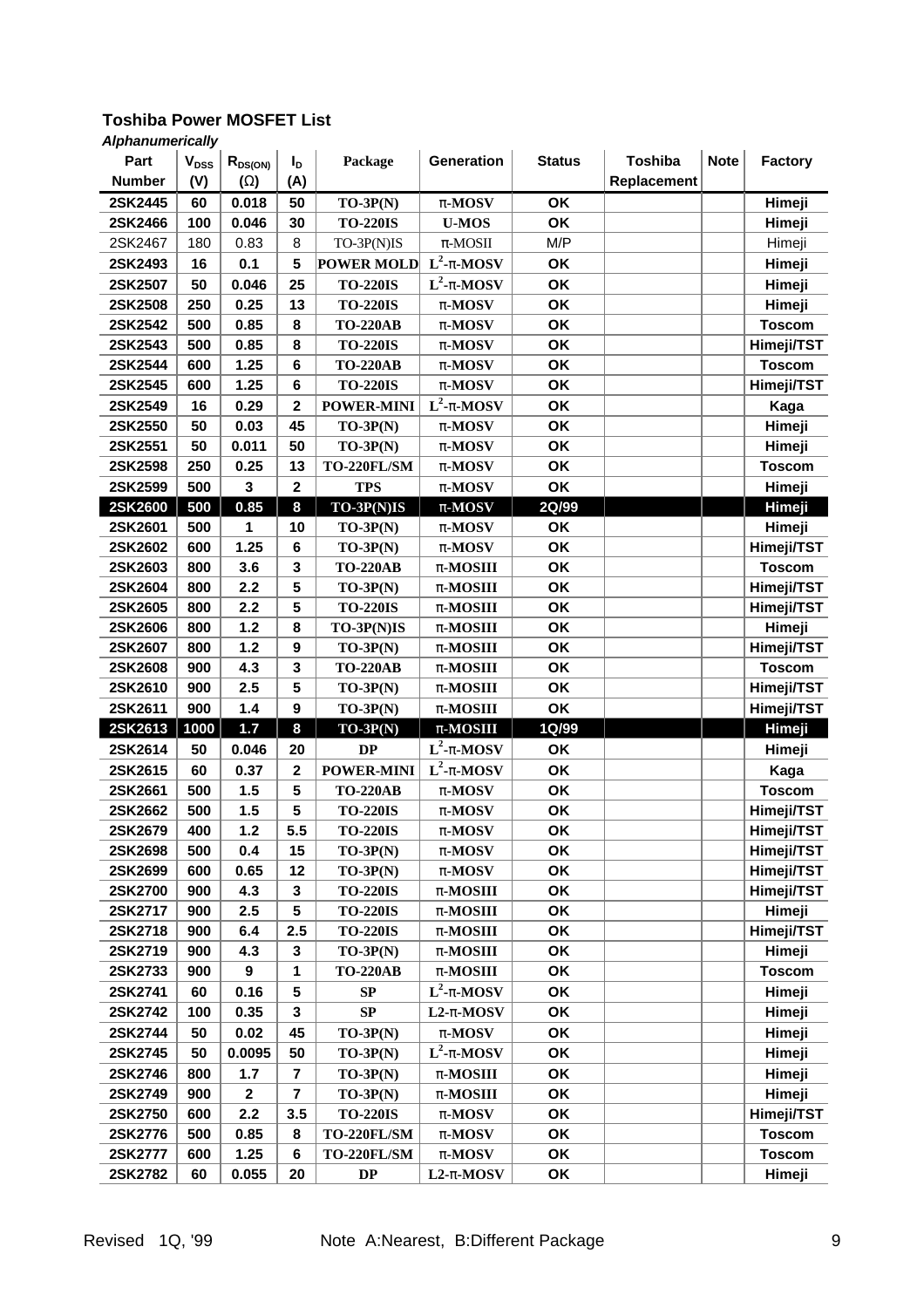| Part          | $V_{DSS}$ | $R_{DS(ON)}$     | $I_{\mathsf{D}}$        | Package            | Generation                        | <b>Status</b> | <b>Toshiba</b> | <b>Note</b> | <b>Factory</b> |
|---------------|-----------|------------------|-------------------------|--------------------|-----------------------------------|---------------|----------------|-------------|----------------|
| <b>Number</b> | (V)       | (W)              | (A)                     |                    |                                   |               | Replacement    |             |                |
| 2SK2789       | 100       | 0.085            | 27                      | TO-220FL/SM        | $\overline{\mathbf{L}^2}$ -p-MOSV | OK            |                |             | <b>Toscom</b>  |
| 2SK2835       | 200       | 0.8              | 5                       | <b>TPS</b>         | p-MOSV                            | OK            |                |             | Himeji         |
| 2SK2836       | 600       | 9                | 1                       | SP                 | p-MOSV                            | OK            |                |             | Himeji         |
| 2SK2837       | 500       | 0.27             | 20                      | $TO-3P(N)$         | p-MOSV                            | OK            |                |             | Himeji         |
| 2SK2838       | 400       | $1.2$            | 5.5                     | TO-220FL/SM        | p-MOSV                            | OK            |                |             | <b>Toscom</b>  |
| 2SK2839       | 30        | 0.04             | 10                      | SP                 | $L^2$ -p-MOSV                     | OK            |                |             | Himeji         |
| 2SK2840       | 250       | 1                | 4.5                     | <b>TO-220IS</b>    | p-MOSV                            | OK            |                |             | Himeji         |
| 2SK2841       | 400       | 0.55             | 10                      | <b>TO-220AB</b>    | p-MOSV                            | OK            |                |             | <b>Toscom</b>  |
| 2SK2842       | 500       | 0.52             | 12                      | <b>TO-220IS</b>    | p-MOSV                            | OK            |                |             | Himeji         |
| 2SK2843       | 600       | 0.75             | 10                      | <b>TO-220IS</b>    | p-MOSV                            | OK            |                |             | Himeji         |
| 2SK2844       | 30        | 0.02             | 35                      | <b>TO-220AB</b>    | $L^2$ -p-MOSV                     | OK            |                |             | <b>Toscom</b>  |
| 2SK2845       | 900       | $\boldsymbol{9}$ | 1                       | DP                 | p-MOSIII                          | OK            |                |             | Himeji         |
| 2SK2846       | 600       | 5                | $\bf 2$                 | <b>TPS</b>         | p-MOSV                            | OK            |                |             | Himeji         |
| 2SK2847       | 900       | 1.4              | 8                       | TO-3P(N)IS         | p-MOSIII                          | OK            |                |             | Himeji         |
| 2SK2862       | 500       | $\mathbf 3$      | $\mathbf 2$             | <b>TO-220IS</b>    | p-MOSV                            | OK            |                |             | Himeji         |
| 2SK2865       | 600       | 5                | $\mathbf 2$             | <b>POWER MOLD</b>  | p-MOSV                            | OK            |                |             | Himeji         |
| 2SK2866       | 600       | 0.75             | 10                      | <b>TO-220AB</b>    | p-MOSV                            | OK            |                |             | <b>Toscom</b>  |
| 2SK2882       | 150       | 0.12             | 18                      | <b>TO-220IS</b>    | p-MOSV                            | OK            |                |             | Himeji         |
| 2SK2883       | 800       | 3.6              | $\mathbf 3$             | TO-220FL/SM        | p-MOSIII                          | OK            |                |             | <b>Toscom</b>  |
| 2SK2884       | 800       | 2.2              | 5                       | TO-220FL/SM        | p-MOSIII                          | OK            |                |             | <b>Toscom</b>  |
| 2SK2886       | 50        | 0.02             | 45                      | <b>TO-220IS</b>    | $L^2$ -p-MOSV                     | OK            |                |             | Himeji         |
| 2SK2889       | 600       | 0.75             | 10                      | TO-220FL/SM        | p-MOSV                            | OK            |                |             | <b>Toscom</b>  |
| 2SK2914       | 250       | 0.5              | 8.5                     | <b>TO-220AB</b>    | p-MOSV                            | OK            |                |             | <b>Toscom</b>  |
| 2SK2915       | 600       | 0.4              | 16                      | $TO-3P(N)$         | p-MOSV                            | OK            |                |             | Himeji         |
| 2SK2916       | 500       | 0.4              | 14                      | TO-3P(N)IS         | p-MOSV                            | OK            |                |             | Himeji         |
| 2SK2917       | 500       | 0.27             | 18                      | TO-3P(N)IS         | p-MOSV                            | OK            |                |             | Himeji         |
| 2SK2920       | 200       | 0.8              | 5                       | <b>POWER MOLD</b>  | p-MOSV                            | OK            |                |             | Himeji         |
| 2SK2949       | 400       | 0.55             | 10                      | TO-220FL/SM        | p-MOSV                            | OK            |                |             | <b>Toscom</b>  |
| 2SK2952       | 400       | 0.55             | 8.5                     | <b>TO-220IS</b>    | p-MOSV                            | OK            |                |             | Himeji         |
| 2SK2953       | 600       | 0.4              | 15                      | TO-3P(N)IS         | p-MOSV                            | OK            |                |             | Himeji         |
| 2SK2961       | 60        | 0.27             | $\overline{\mathbf{2}}$ | TO-92MOD           | $L^2$ -p-MOSV                     | OK            |                |             | Kaga           |
| 2SK2962       | 100       | 0.7              | 1                       | TO-92MOD           | $L^2$ -p-MOSV                     | OK            |                |             | Kaga           |
| 2SK2963       | 100       | 0.7              | 1                       | <b>POWER-MINI</b>  | $L^2$ -p-MOSV                     | OΚ            |                |             | Kaga           |
| 2SK2964       | 30        | 0.17             | $\overline{2}$          | <b>POWER-MINI</b>  | $L^2$ -p-MOSV                     | OK            |                |             | Kaga           |
| 2SK2965       | 200       | 0.26             | 11                      | <b>TO-220IS</b>    | p-MOSV                            | 2Q/99         |                |             | Himeji         |
| 2SK2966       | 250       | 0.32             | 10                      | <b>TO-220IS</b>    | p-MOSV                            | 2Q/99         |                |             | Himeji         |
| 2SK2967       | 250       | 0.07             | 30                      | $TO-3P(N)$         | p-MOSV                            | OK            |                |             | Himeji         |
| 2SK2968       | 900       | 1.25             | 10                      | $TO-3P(N)$         | p-MOSIII                          | OK            |                |             | Himeji         |
| 2SK2985       | 60        | 0.0058           | 45                      | <b>TO-220IS</b>    | <b>U-MOS</b>                      | OK            |                |             | Himeji         |
| 2SK2986       | 60        | 0.0058           | 45                      | <b>TO-220FL/SM</b> | <b>U-MOS</b>                      | 2Q/99         |                |             | <b>Toscom</b>  |
| 2SK2987       | 60        | 0.0058           | 70                      | $TO-3P(N)$         | <b>U-MOS</b>                      | OK            |                |             | Himeji         |
| 2SK2989       | 50        | 0.15             | 5                       | <b>LSTM</b>        | L2-p-MOSVI                        | OK            |                |             | Kaga           |
| 2SK2991       | 500       | 1.5              | 5                       | TO-220FL/SM        | p-MOSV                            | OK            |                |             | <b>Toscom</b>  |
| 2SK2992       | 200       | 3.5              | 1                       | <b>POWER-MINI</b>  | p-MOSV                            | OK            |                |             | Kaga           |
| 2SK2993       | 250       | 0.11             | 20                      | TO-220FL/SM        | p-MOSV                            | OK            |                |             | <b>Toscom</b>  |
| 2SK2995       | 250       | 0.07             | 30                      | $TO-3P(N)IS$       | p-MOSV                            | OK            |                |             | Himeji         |
| 2SK2996       | 600       | 1                | 10                      | <b>TO-220IS</b>    | p-MOSV                            | OK            |                |             | Himeji         |
| 2SK2997       | 800       | 8                | 1.5                     | DP                 | $p-MOSIII$                        | 2Q/99         |                |             | Himeji         |
| 2SK2998       | 500       | 18               | 0.5                     | TO-92MOD           | p-MOSV                            | OK            |                |             | Kaga           |
|               |           |                  |                         |                    |                                   |               |                |             |                |